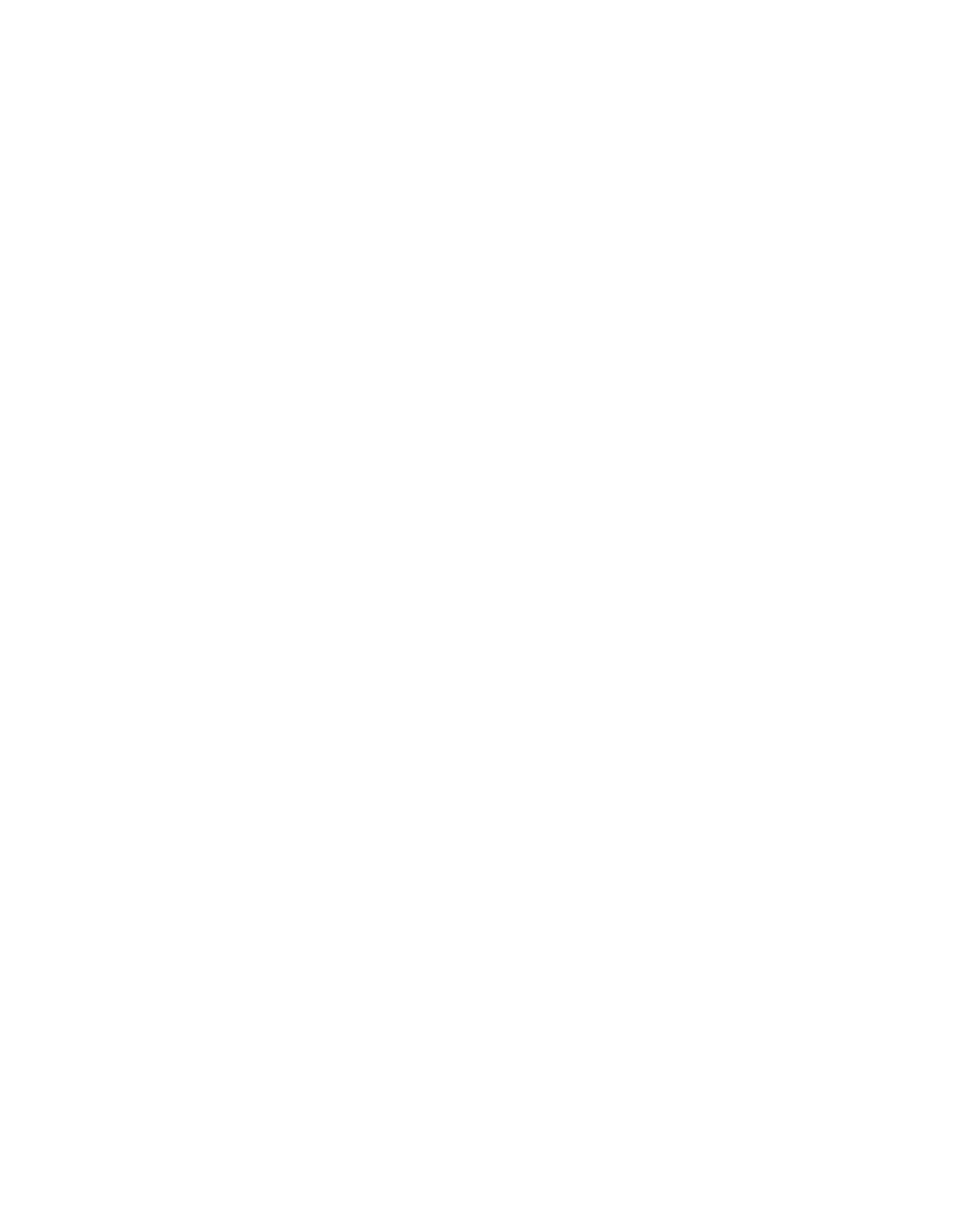





# 6. General Fund

| <b>Table of Contents</b>                                       | Page |
|----------------------------------------------------------------|------|
|                                                                |      |
| General Fund Revenues - Summary (Fiscal Years 2020 - 2023)     | 85   |
| General Fund Revenues - Detail (Fiscal Years 2020 - 2023)      | 86   |
| General Fund Expenditures - Summary (Fiscal Years 2020 - 2023) | 92   |
| General Fund Expenditures - Detail (Fiscal Years 2020 - 2023)  | 93   |
| Explanation of Major Increases/Decreases (Fiscal Year 2023)    | 96   |
| Distribution of General Fund Expenditures                      | 100  |
| How One Dollar Is Spent                                        | 101  |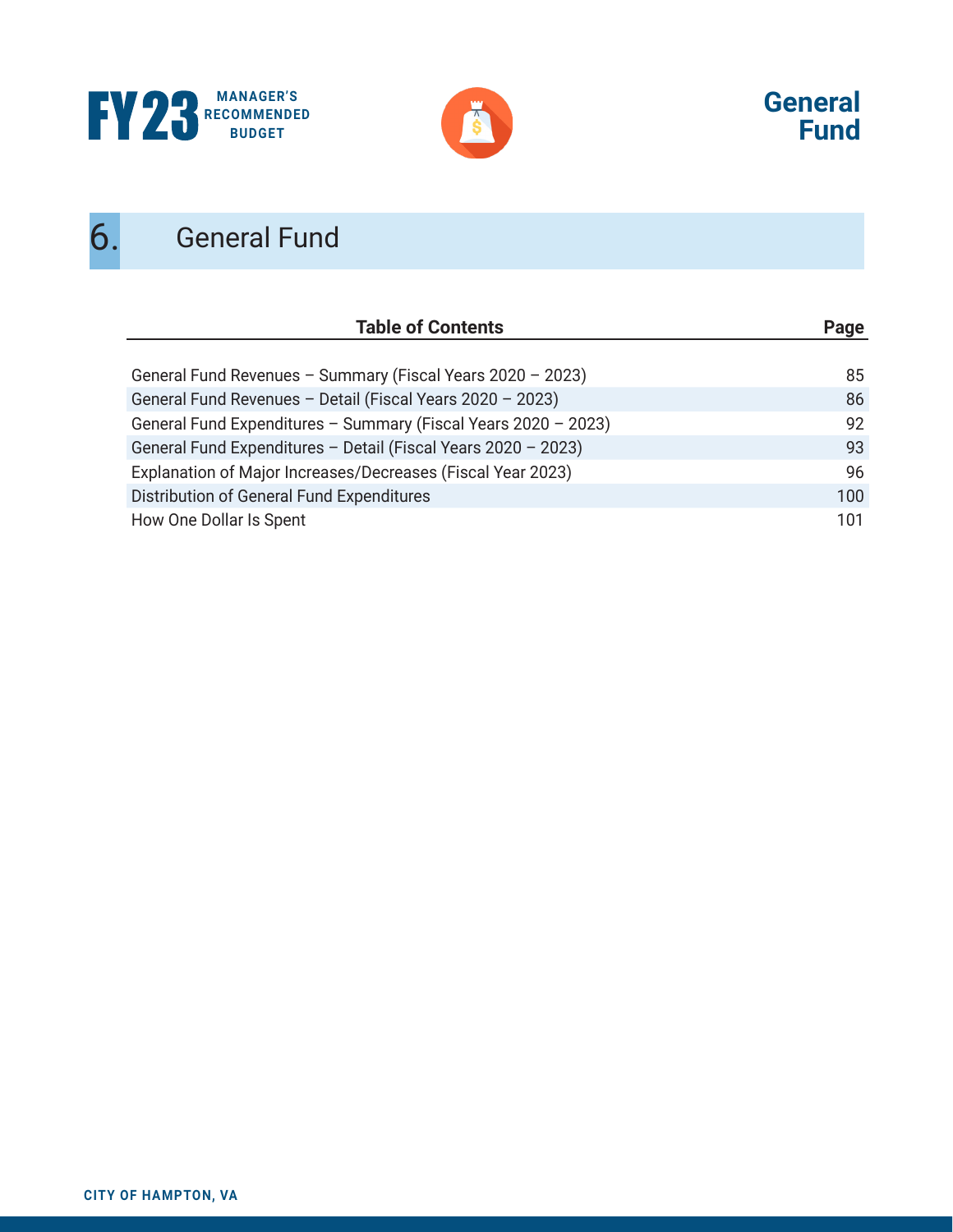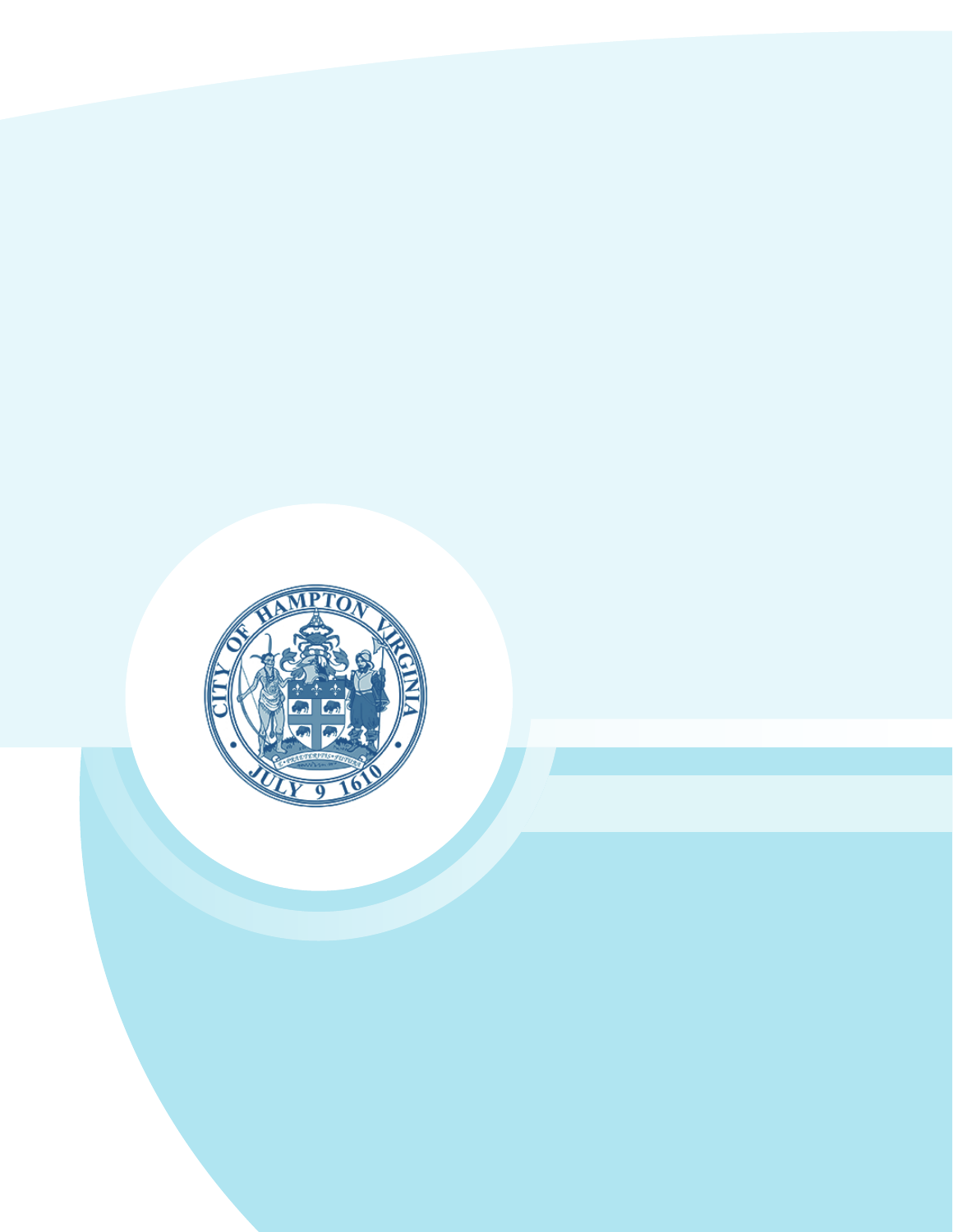



# **General Fund Revenues – Summary**

|                                                    | 2020          | 2021          | 2022          | 2022            | 2023          | Increase/        |
|----------------------------------------------------|---------------|---------------|---------------|-----------------|---------------|------------------|
|                                                    | <b>Actual</b> | <b>Actual</b> | <b>Budget</b> | <b>Adjusted</b> | <b>Budget</b> | (Decrease)       |
| <b>General Fund</b>                                |               |               |               |                 |               |                  |
| <b>General Property Revenues</b>                   |               |               |               |                 |               |                  |
| <b>General Property Taxes</b>                      | 189,867,096   | 197,353,473   | 206,502,435   | 206,502,435     | 226,605,616   | 20,103,181       |
| <b>General Property Revenues Total</b>             | 189,867,096   | 197,353,473   | 206,502,435   | 206,502,435     | 226,605,616   | 20,103,181       |
| <b>Other Local Revenues</b>                        |               |               |               |                 |               |                  |
| <b>Other Local Taxes</b>                           | 82,685,448    | 89,690,041    | 85,757,529    | 85,757,529      | 88,804,600    | 3,047,071        |
| <b>Charges for Services</b>                        | 9,646,990     | 8,523,082     | 8,960,225     | 8,960,225       | 9,959,565     | 999,340          |
| <b>Fines and Forfeitures</b>                       | 1,104,271     | 969,430       | 837,415       | 837,415         | 837,415       | 0                |
| License, Permit & Privilege Fee                    | 1,598,988     | 1,615,890     | 1,461,250     | 1,461,250       | 1,461,250     | 0                |
| Miscellaneous Revenues                             | 5,563,304     | 5,577,493     | 5,839,259     | 5,839,259       | 6,468,380     | 629,121          |
| Revenue from Use of Money &<br>Property            | 2,897,861     | 551,990       | 714,683       | 714,683         | 1,094,846     | 380,163          |
| <b>Other Local Revenues Total</b>                  | 103,496,861   | 106,927,926   | 103,570,361   | 103,570,361     | 108,626,056   | 5,055,695        |
| <b>Federal Revenues</b>                            |               |               |               |                 |               |                  |
| <b>Federal Funding for City Depts</b>              | 141,811       | 257,722       | 30,500        | 30,500          | 30,500        | 0                |
| <b>Federal Revenues Total</b>                      | 141,811       | 257,722       | 30,500        | 30,500          | 30,500        | $\boldsymbol{0}$ |
| <b>State Revenues</b>                              |               |               |               |                 |               |                  |
| <b>State Revenue for City Depts</b>                | 25,500,608    | 25,984,270    | 25,907,784    | 25,907,784      | 26,222,692    | 314,908          |
| State Revenue for City/State Depts                 | 26,090,199    | 24,363,219    | 25,844,388    | 25,844,388      | 25,844,388    | 0                |
| <b>Unrestricted State Revenues</b>                 | 864,992       | 628,633       | 550,828       | 550,828         | 550,828       | 0                |
| <b>State Revenues Total</b>                        | 52,455,798    | 50,976,122    | 52,303,000    | 52,303,000      | 52,617,908    | 314,908          |
| <b>Schools Revenues (Other than City)</b>          |               |               |               |                 |               |                  |
| School Funds from other than City                  | 138,043,979   | 149,764,938   | 156,349,086   | 156,349,086     | 182,631,081   | 26,281,995       |
| <b>Schools Revenues</b><br>(Other than City) Total | 138,043,979   | 149,764,938   | 156,349,086   | 156,349,086     | 182,631,081   | 26,281,995       |
| <b>Transfers in</b>                                |               |               |               |                 |               |                  |
| Transfers in from Other Funds                      | 11,356,984    | 11,551,289    | 11,523,710    | 11,523,710      | 11,447,563    | (76, 147)        |
| <b>Transfers in Total</b>                          | 11,356,984    | 11,551,289    | 11,523,710    | 11,523,710      | 11,447,563    | (76, 147)        |
| <b>General Fund Total</b>                          | 495,362,529   | 516,831,470   | 530,279,092   | 530,279,092     | 581,958,724   | 51,679,632       |
| <b>Grand Total</b>                                 | 495,362,529   | 516,831,470   | 530,279,092   | 530,279,092     | 581,958,724   | 51,679,632       |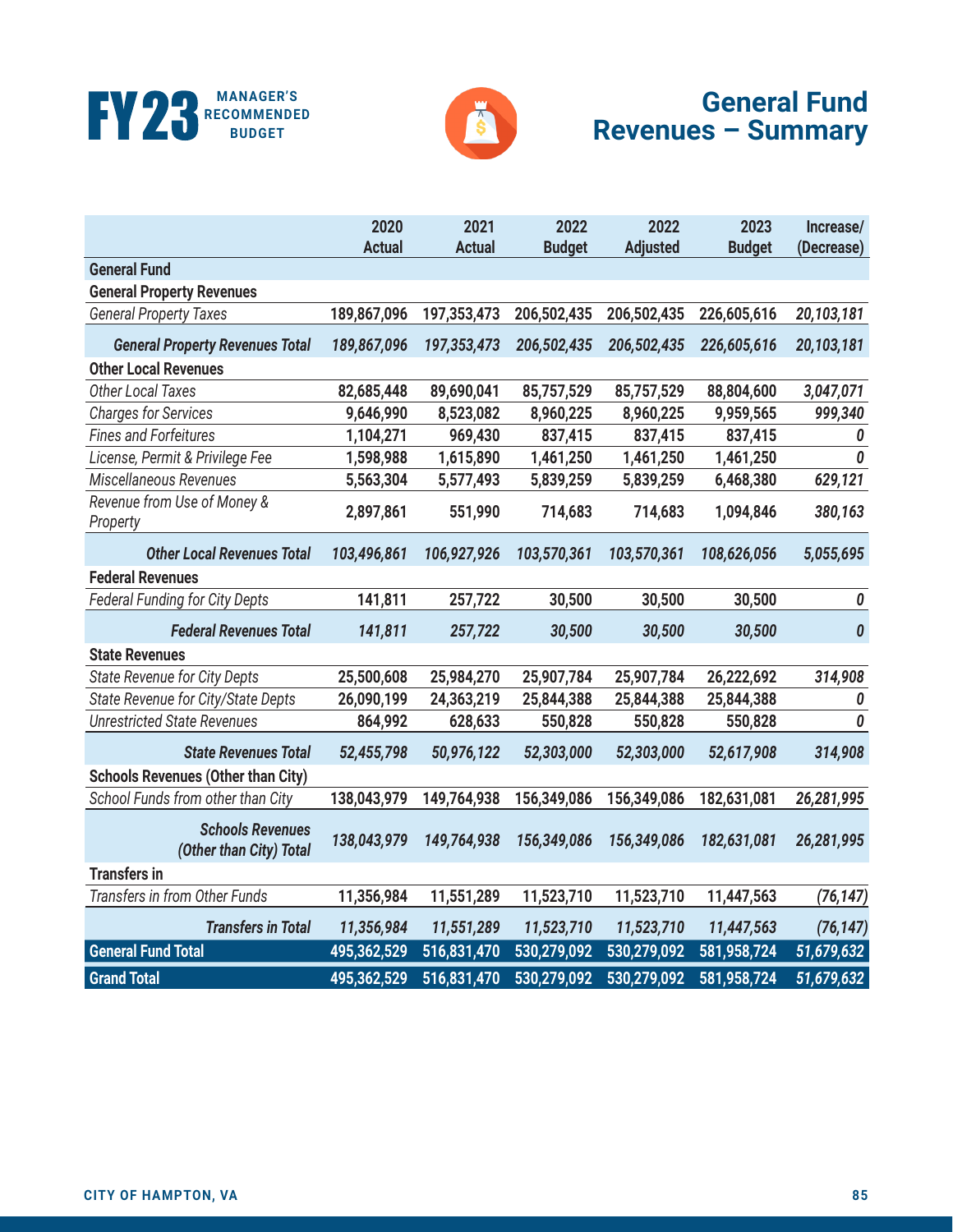



|                                                        | 2020<br><b>Actual</b> | 2021<br><b>Actual</b> | 2022<br><b>Budget</b> | 2022<br><b>Adjusted</b> | 2023<br><b>Budget</b> | Increase/<br>(Decrease) |
|--------------------------------------------------------|-----------------------|-----------------------|-----------------------|-------------------------|-----------------------|-------------------------|
| <b>General Property Revenues</b>                       |                       |                       |                       |                         |                       |                         |
| <b>Current Personal Property Tax</b>                   | 40,749,440            | 43,020,667            | 43,821,780            | 43,821,780              | 48,589,888            | 4,768,108               |
| <b>Current Real Property Tax</b>                       | 132,330,228           | 138,608,363           | 144,457,488           | 144,457,488             | 159,383,745           | 14,926,257              |
| <b>Delinquent Taxes Collected</b>                      | 714,713               | 507,874               | 450,000               | 450,000                 | 450,000               | 0                       |
| Machinery & Tool Tax                                   | 2,874,489             | 2,924,466             | 2,888,880             | 2,888,880               | 2,894,571             | 5,691                   |
| Mobile Home Taxes - Current                            | 31,266                | 38,703                | 27,127                | 27,127                  | 27,127                | 0                       |
| Penalties                                              | 1,304,839             | 1,423,723             | 1,009,000             | 1,009,000               | 1,309,000             | 300,000                 |
| Personal Property Tax 1st, 2nd &<br>3rd Prior          | 2,687,964             | 2,457,086             | 2,235,382             | 2,235,382               | 2,335,382             | 100,000                 |
| <b>Public Service Tax</b>                              | 4,907,574             | 4,292,895             | 4,675,752             | 4,675,752               | 4,584,312             | (91, 440)               |
| Real Estate 1st, 2nd & 3rd Prior                       | 1,812,524             | 1,591,432             | 1,786,340             | 1,786,340               | 1,786,340             | 0                       |
| Real Estate BID Tax                                    | 783,271               | 943,520               | 887,223               | 887,223                 | 981,788               | 94,565                  |
| Refunds                                                | (327, 692)            | (346, 470)            | (450,000)             | (450,000)               | (450,000)             | 0                       |
| Special Assessment - H20                               | 454,589               | 228,241               | 336,000               | 336,000                 | 336,000               | 0                       |
| Special Assessment - PTC                               | 930,329               | 1,662,972             | 4,377,463             | 4,377,463               | 4,377,463             | 0                       |
| Special Assessment PTC - CDA<br><b>Retail Portion</b>  | 580,901               | 0                     | $\mathbf 0$           | 0                       | 0                     | 0                       |
| Delinquent PTC Retail<br>Assessment                    | 32,662                | 0                     | $\pmb{0}$             | 0                       | 0                     | 0                       |
|                                                        |                       |                       |                       |                         |                       |                         |
| <b>General Property Revenues Grand</b><br><b>Total</b> | 189,867,096           | 197,353,473           | 206,502,435           | 206,502,435             | 226,605,616           | 20,103,181              |
| <b>Other Local Revenues</b>                            |                       |                       |                       |                         |                       |                         |
| <b>Other Local Taxes</b>                               |                       |                       |                       |                         |                       |                         |
| <b>Amusement Tax</b>                                   | 908,824               | 364,206               | 650,000               | 650,000                 | 1,100,000             | 450,000                 |
| <b>Bank Stock Tax</b>                                  | 609,429               | 739,309               | 725,855               | 725,855                 | 607,201               | (118, 654)              |
| <b>Business License Tax</b>                            | 14,364,644            | 17,136,646            | 14,752,004            | 14,752,004              | 14,752,004            |                         |
| <b>Communications Sales &amp; Use Tax</b>              | 7,550,511             | 6,862,580             | 7,100,000             | 7,100,000               | 6,416,513             | (683, 487)              |
| License Fee - Para Mutual                              | 749,549               | 1,946,700             | 1,780,170             | 1,780,170               | 2,600,000             | 819,830                 |
|                                                        | 4,086,190             | 3,663,923             | 3,500,000             | 3,500,000               | 4,750,000             | 1,250,000               |
| Lodging - Transient Tax<br>Meal Tax                    | 21,545,033            | 23,112,560            | 22,600,000            | 22,600,000              | 25,600,000            | 3,000,000               |
| Motor Vehicle License Tax                              | 4,426,172             | 4,538,841             | 4,403,135             | 4,403,135               | 4,292,528             | (110,607)               |
| <b>Recordation Tax</b>                                 | 1,693,274             | 2,608,536             | 1,874,277             | 1,874,277               | 2,450,000             | 575,723                 |
| Right-of-Way Fee                                       | 448,576               | 396,982               | 466,258               | 466,258                 | 410,000               | (56, 258)               |
| Sales & Uses Tax                                       | 16,845,426            | 19,638,545            | 18,430,259            | 18,430,259              | 16,700,000            | (1,730,259)             |
| Short Term Rental Tax                                  | 108,773               | 99,086                | 126,354               | 126,354                 | 126,354               |                         |
| <b>Tobacco Tax</b>                                     | 4,371,607             | 3,963,864             | 4,349,217             | 4,349,217               | 4,000,000             | (349, 217)              |

*Other Local Taxes Total 82,685,448 89,690,041 85,757,529 85,757,529 88,804,600 3,047,071*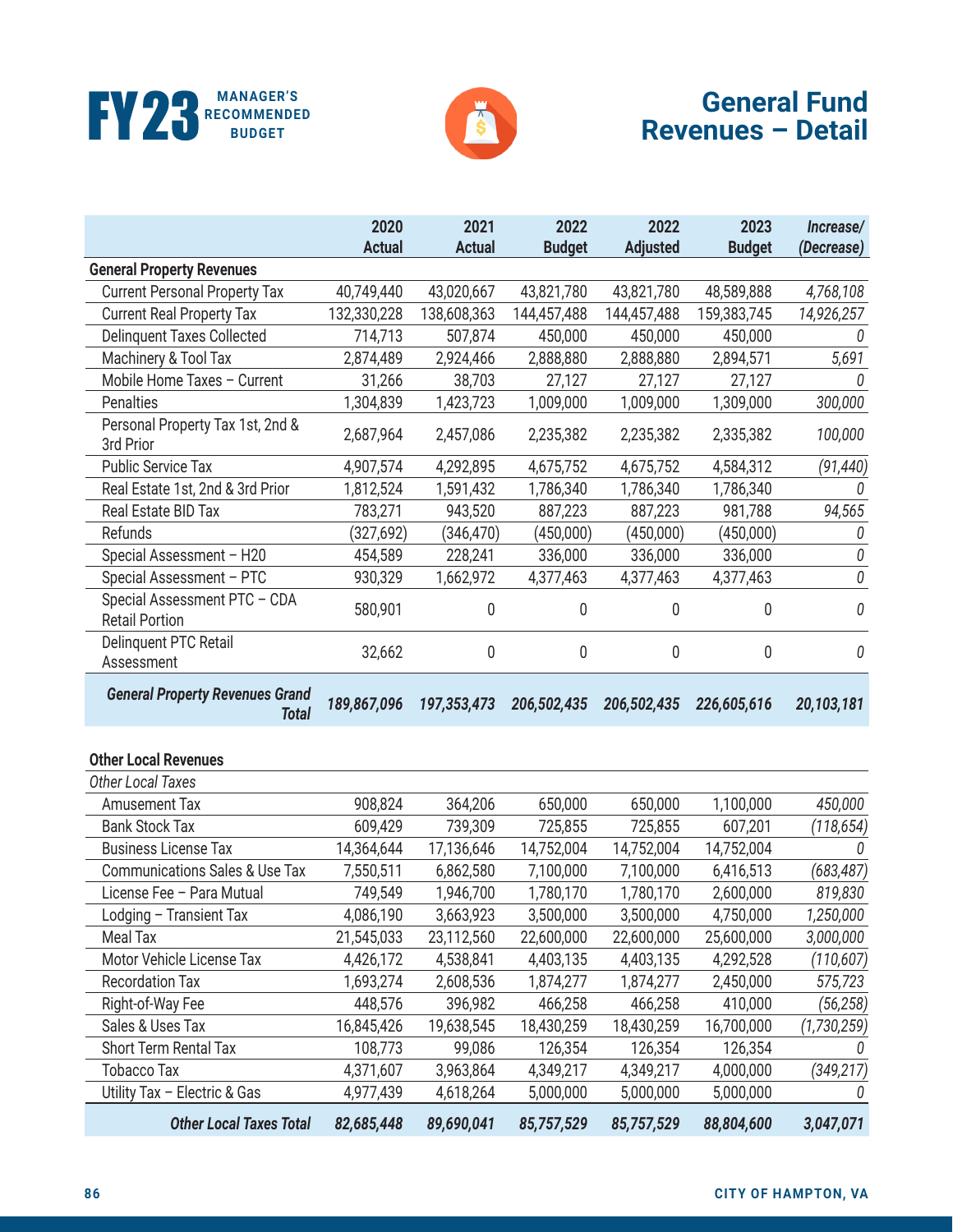



|                                                         | 2020<br><b>Actual</b> | 2021<br><b>Actual</b> | 2022<br><b>Budget</b> | 2022<br><b>Adjusted</b> | 2023<br><b>Budget</b> | Increase/<br>(Decrease) |
|---------------------------------------------------------|-----------------------|-----------------------|-----------------------|-------------------------|-----------------------|-------------------------|
| <b>Charges for Services</b>                             |                       |                       |                       |                         |                       |                         |
| <b>Boat License Fee</b>                                 | 230,536               | 244,810               | 200,000               | 200,000                 | 200,000               | 0                       |
| Fees for Work Release Program<br>- Sheriff              | 12,586                | 3,180                 | 15,698                | 15,698                  | 15,698                | 0                       |
| Fees - School Age Program                               | 1,479,372             | 77,077                | 1,115,475             | 1,115,475               | 1,213,622             | 98,147                  |
| Fees - Ambulance Service                                | 4,340,777             | 4,359,896             | 4,000,000             | 4,000,000               | 4,800,000             | 800,000                 |
| Fees - Cobra Administration                             | 747                   | 173                   | 1,000                 | 1,000                   | 1,000                 | 0                       |
| Fees - Community Develop.<br>Technology                 | 49,782                | 50,745                | 65,000                | 65,000                  | 65,000                | 0                       |
| Fees - Court Officers                                   | 24,231                | 62,270                | 27,000                | 27,000                  | 27,000                | 0                       |
| Fees - DMV Select                                       | 77,884                | 77,380                | 93,000                | 93,000                  | 93,000                | 0                       |
| Fees - Excess of Clerk                                  | 46,723                | 30,477                | 60,000                | 60,000                  | 60,000                | $\it 0$                 |
| Fees - Funeral Escort Fees                              | 36,300                | 38,700                | 42,000                | 42,000                  | 42,000                | 0                       |
| Fees - Healthy Family Partnership<br>Class              | 11,925                | 13,605                | 12,832                | 12,832                  | 12,832                | 0                       |
| Fees - Housing Federal Prisoners                        | 1,344                 | 504                   | 0                     | 0                       | 0                     | 0                       |
| Fees - Jail Admission Fee                               | 7,452                 | 9,126                 | 8,350                 | 8,350                   | 8,350                 | $\it{0}$                |
| Fees - Recreation                                       | 514,935               | 550,492               | 561,623               | 561,623                 | 660,104               | 98,481                  |
| Fees - Sheriff + Hampton Animal<br>Response Team (HART) | 15,791                | 15,791                | 14,741                | 14,741                  | 14,741                | 0                       |
| <b>Fire Prevention</b>                                  | 219,506               | 212,545               | 214,400               | 214,400                 | 214,400               | 0                       |
| Fort Monroe Authority                                   | 983,960               | 1,030,758             | 983,960               | 983,960                 | 983,960               | 0                       |
| Landfill Host Fees + Hazmat                             | 1,239,504             | 1,489,982             | 1,205,671             | 1,205,671               | 1,205,671             | 0                       |
| Library Fines & Fees                                    | 17,621                | 2,862                 | 25,000                | 25,000                  | 25,000                | 0                       |
| <b>Passport Application Fees</b>                        | 34,790                | 0                     | 50,000                | 50,000                  | 50,000                | 0                       |
| PEG Capital Grant Surcharge Fee                         | 239,613               | 188,856               | 200,000               | 200,000                 | 200,000               | 0                       |
| Radio Maintenance Fees                                  | 61,610                | 63,854                | 64,475                | 64,475                  | 67,187                | 2,712                   |
| <b>Charges for Services Total</b>                       | 9,646,990             | 8,523,082             | 8,960,225             | 8,960,225               | 9,959,565             | 999,340                 |
| <b>Fines and Forfeitures Total</b>                      | 1,104,271             | 969,430               | 837,415               | 837,415                 | 837,415               | 0                       |
| License, Permit & Privilege Fee                         |                       |                       |                       |                         |                       |                         |
| Animal License                                          | 18,780                | 24,262                | 25,000                | 25,000                  | 25,000                | 0                       |
| <b>Building Permit</b>                                  | 982,964               | 890,795               | 926,250               | 926,250                 | 926,250               | 0                       |
| Miscellaneous Permit                                    | 26,199                | 42,998                | 27,000                | 27,000                  | 27,000                | 0                       |
| <b>Street and Taxi Permit</b>                           | 193,420               | 190,540               | 182,200               | 182,200                 | 182,200               | 0                       |
| Zoning, Land and Site Fee                               | 377,625               | 467,296               | 300,800               | 300,800                 | 300,800               | 0                       |
| License, Permit & Privilege Fee Total                   | 1,598,988             | 1,615,890             | 1,461,250             | 1,461,250               | 1,461,250             | 0                       |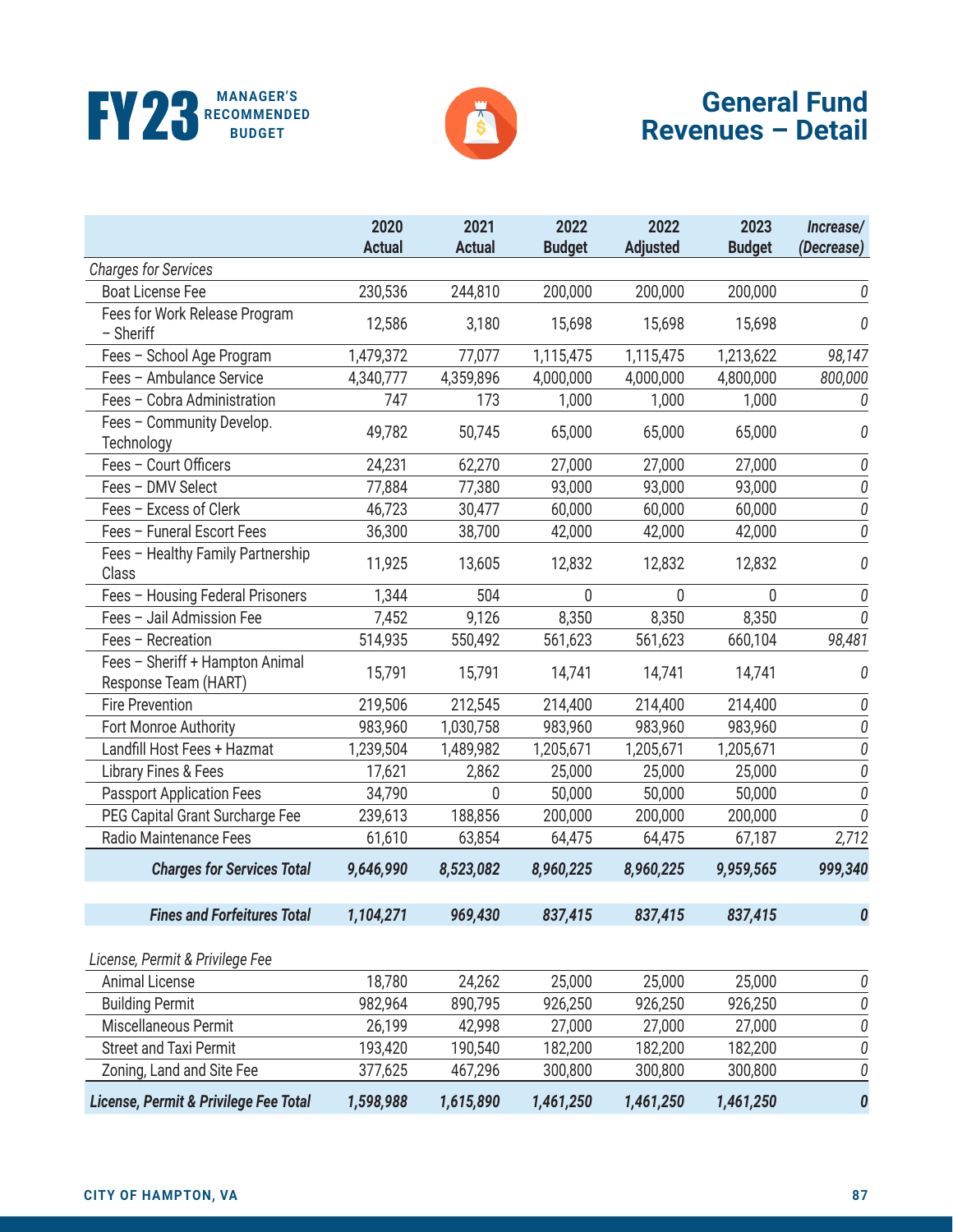



|                                                  | 2020<br><b>Actual</b> | 2021<br><b>Actual</b> | 2022<br><b>Budget</b> | 2022<br><b>Adjusted</b> | 2023<br><b>Budget</b> | Increase/<br>(Decrease) |
|--------------------------------------------------|-----------------------|-----------------------|-----------------------|-------------------------|-----------------------|-------------------------|
| Miscellaneous Revenues                           |                       |                       |                       |                         |                       |                         |
| Administrative Fees (CDA +<br>Operating)         | 1,219,242             | 1,140,890             | 1,273,600             | 1,273,600               | 1,273,600             | 0                       |
| Indirect Costs - Others                          | 123,275               | 123,275               | 123,275               | 123,275                 | 123,275               | 0                       |
| Indirect Costs - Solid Waste                     | 356,470               | 356,470               | 356,470               | 356,470                 | 356,470               | $\it{0}$                |
| Indirect Costs - Steam Plant                     | 218,000               | 218,000               | 218,000               | 218,000                 | 218,000               | 0                       |
| Indirect Costs - Wastewater<br>Management        | 456,000               | 456,000               | 456,000               | 456,000                 | 456,000               | 0                       |
| Miscellaneous Revenue -<br>Insurance Recovery    | 8,622                 | 1,384                 | 0                     | 0                       | 0                     | 0                       |
| Miscellaneous Fees and<br>Donations              | 19,108                | 37,935                | 0                     | 0                       | 0                     | 0                       |
| Miscellaneous Revenue                            | 229,204               | 213,262               | 150,000               | 150,000                 | 150,000               | $\it{0}$                |
| Payment In Lieu of Taxes                         | 48,275                | 49,926                | 49,926                | 49,926                  | 49,926                | $\it{0}$                |
| Recovered Costs - Miscellaneous                  | 121,552               | 217,998               | 150,000               | 150,000                 | 150,000               | $\it{0}$                |
| Recovered Costs - NASA Fire<br><b>Station</b>    | 957,640               | 957,640               | 957,640               | 957,640                 | 957,640               | 0                       |
| Reimb for Radio Main. - Coliseum                 | 51,194                | 53,218                | 53,984                | 53,984                  | 55,775                | 1,791                   |
| Reimb for Radio Main. - Fleet<br><b>Services</b> | 1,932                 | 2,008                 | 2,037                 | 2,037                   | 2,105                 | 68                      |
| Reimb for Radio Main. - Solid<br>Waste           | 39,120                | 41,305                | 41,252                | 41,252                  | 42,621                | 1,369                   |
| Reimb for Radio Main. - Storm<br>Water           | 28,495                | 29,622                | 30,048                | 30,048                  | 31,045                | 997                     |
| Reimb for Radio Main. -<br>Wastewater            | 23,665                | 24,601                | 24,955                | 24,955                  | 25,783                | 828                     |
| Reimbursement For Services -<br>School           | 1,614,782             | 1,644,872             | 1,704,770             | 1,704,770               | 2,328,838             | 624,068                 |
| Return on Investment - Solid<br>Waste            | 0                     | 0                     | 116,000               | 116,000                 | 116,000               | 0                       |
| Return on Investment -<br>Wastewater             | 0                     | 0                     | 113,292               | 113,292                 | 113,292               | 0                       |
| <b>Returned Check Fees</b>                       | 5,413                 | 5,251                 | 14,010                | 14,010                  | 14,010                | 0                       |
| <b>Unemployment Fees</b>                         | 4,000                 | 3,836                 | 4,000                 | 4,000                   | 4,000                 | 0                       |
| Women in Public Service<br>Conference            | 37,315                | 0                     | 0                     | 0                       | 0                     | 0                       |
| <b>Miscellaneous Revenues Total</b>              | 5,563,304             | 5,577,493             | 5,839,259             | 5,839,259               | 6,468,380             | 629,121                 |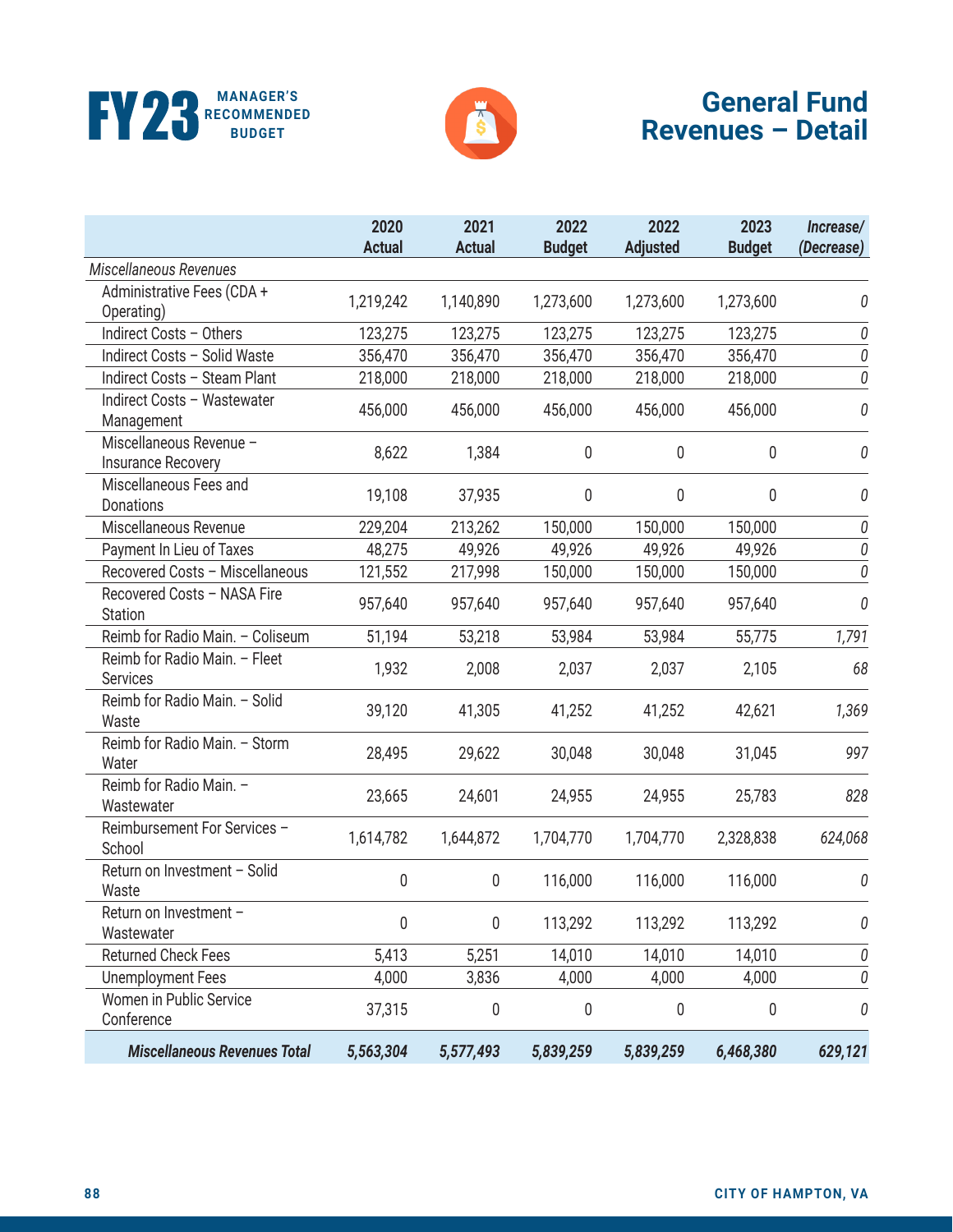



|                                                                 | 2020<br><b>Actual</b> | 2021<br><b>Actual</b> | 2022<br><b>Budget</b> | 2022<br><b>Adjusted</b> | 2023<br><b>Budget</b> | Increase/<br>(Decrease) |
|-----------------------------------------------------------------|-----------------------|-----------------------|-----------------------|-------------------------|-----------------------|-------------------------|
| Revenue from Use of Money &<br>Property                         |                       |                       |                       |                         |                       |                         |
| Interest from Investment + Net<br>Apprec.                       | 2,605,281             | 177,752               | 493,710               | 493,710                 | 850,000               | 356,290                 |
| Rental of Property                                              | 36,352                | 69,970                | 70,373                | 70,373                  | 91,828                | 21,455                  |
| Revenue from Advertising &<br>Commission                        | 26,096                | 82,895                | 80,635                | 80,635                  | 83,053                | 2,418                   |
| Sales of Property, Material                                     | 34,103                | 41,026                | 65,019                | 65,019                  | 65,019                | 0                       |
| Vending Machines - Other                                        | 7,068                 | 2,297                 | 4,946                 | 4,946                   | 4,946                 | 0                       |
| Book Royalties - This Day in<br>Hampton                         | 0                     | 0                     | $\mathbf 0$           | $\overline{0}$          | $\mathbf 0$           | 0                       |
| Realized Gain/Loss on<br>Investments                            | 188,961               | 178,051               | $\mathbf 0$           | 0                       | 0                     | 0                       |
| <b>Revenue from Use of Money &amp;</b><br><b>Property Total</b> | 2,897,861             | 551,990               | 714,683               | 714,683                 | 1,094,846             | 380,163                 |
| <b>Other Local Revenues Grand Total</b>                         | 103,496,861           | 106,927,926           | 103,570,361           | 103,570,361             | 108,626,056           | 5,055,695               |
| <b>Federal Revenues</b>                                         |                       |                       |                       |                         |                       |                         |
| <b>Federal Funding for City Depts</b>                           |                       |                       |                       |                         |                       |                         |
| Federal Assistance - Other                                      | $\mathbf 0$           | 0                     | $\pmb{0}$             | $\pmb{0}$               | $\pmb{0}$             | 0                       |
| Federal Revenue - Police<br>Department                          | 88,036                | 215,540               | 0                     | 0                       | $\pmb{0}$             | 0                       |
| Federal Revenue - VDOT Projects<br>(FCN 20.205)                 | 262                   | 0                     | $\mathbf 0$           | $\overline{0}$          | $\mathbf 0$           | 0                       |
| <b>Indirect Costs</b>                                           | 10,000                | 10,000                | 10,000                | 10,000                  | 10,000                | 0                       |
| Payment in Lieu Taxes - National<br>Park Service                | 21,925                | 21,932                | $\mathbf 0$           | $\mathbf 0$             | 0                     | 0                       |
| Rad. Emergency Response                                         | 21,588                | 10,250                | 20,500                | 20,500                  | 20,500                | 0                       |
| <b>Federal Revenues Grand Total</b>                             | 141,811               | 257,722               | 30,500                | 30,500                  | 30,500                | 0                       |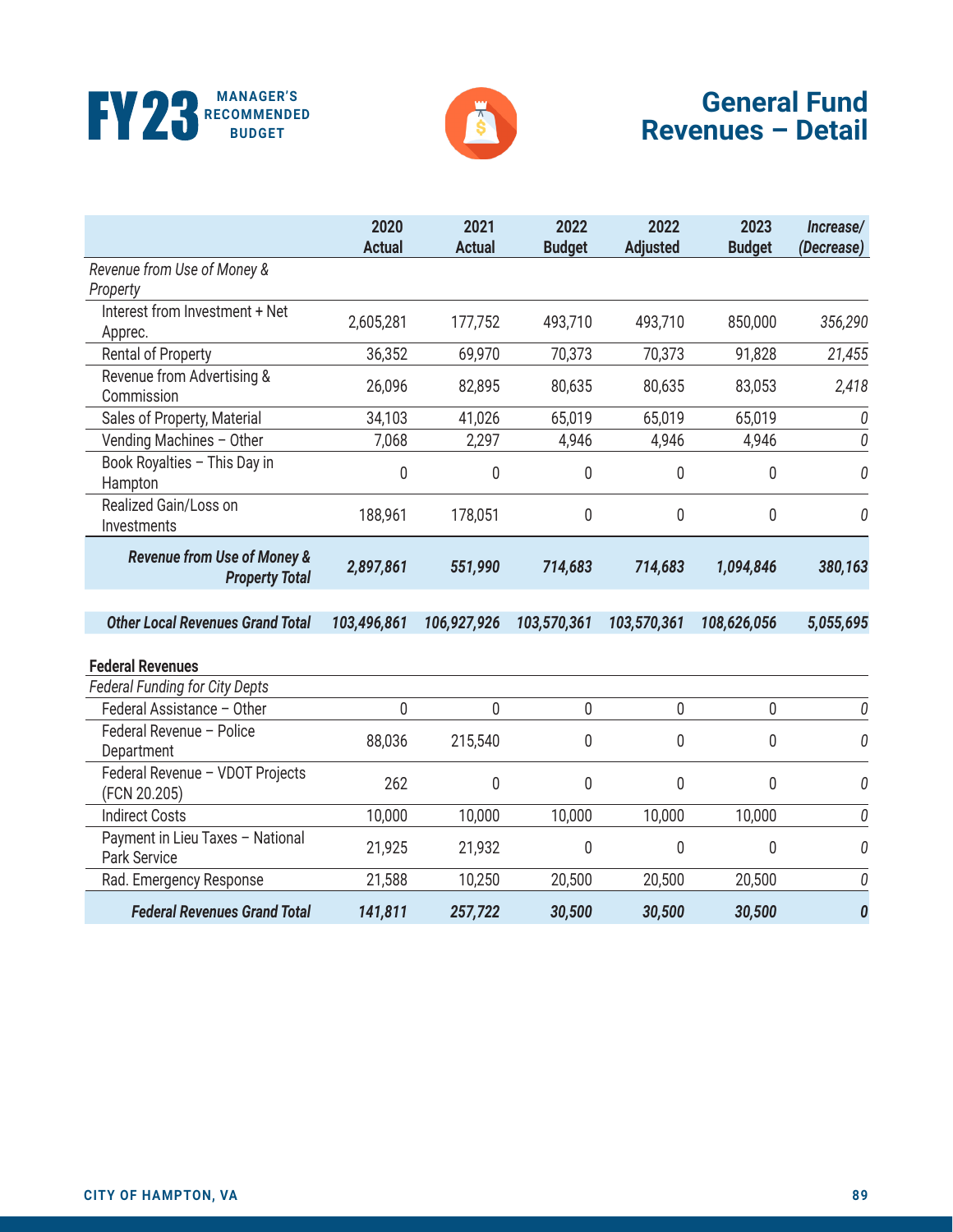



|                                                            | 2020<br><b>Actual</b> | 2021<br><b>Actual</b> | 2022<br><b>Budget</b> | 2022<br><b>Adjusted</b> | 2023<br><b>Budget</b> | Increase/<br>(Decrease) |
|------------------------------------------------------------|-----------------------|-----------------------|-----------------------|-------------------------|-----------------------|-------------------------|
| <b>State Revenues</b>                                      |                       |                       |                       |                         |                       |                         |
| State Funding for City Depts                               |                       |                       |                       |                         |                       |                         |
| E911 Wireless Grant                                        | 618,309               | 642,845               | 618,387               | 618,387                 | 618,387               | 0                       |
| Healthy Families Program -<br>Federal/State                | 630,880               | 630,890               | 630,890               | 630,890                 | 630,890               | 0                       |
| <b>Public Library Books</b>                                | 175,586               | 191,859               | 162,055               | 162,055                 | 162,055               | 0                       |
| Recovered Costs - Police                                   | 7,254,948             | 7,254,948             | 7,254,948             | 7,254,948               | 7,254,948             | 0                       |
| State Revenues - Police<br>Department                      | 20,859                | 22,225                | 0                     | 0                       | 0                     | 0                       |
| <b>Street &amp; Highway Maintenance</b>                    | 16,800,025            | 17,241,504            | 17,241,504            | 17,241,504              | 17,556,412            | 314,908                 |
| <b>State Revenues for City Depts Total</b>                 | 25,500,608            | 25,984,270            | 25,907,784            | 25,907,784              | 26,222,692            | 314,908                 |
| State Funding for City/State Depts                         |                       |                       |                       |                         |                       |                         |
| <b>City Treasurer</b>                                      | 278,484               | 278,627               | 303,968               | 303,968                 | 303,968               | 0                       |
| Clerk of the Circuit Court                                 | 860,371               | 874,220               | 912,959               | 912,959                 | 912,959               | $\it{0}$                |
| Commissioner of the Revenue                                | 315,614               | 318,716               | 368,787               | 368,787                 | 368,787               | $\it{0}$                |
| <b>Commonwealth's Attorney</b>                             | 1,435,780             | 1,415,511             | 1,513,173             | 1,513,173               | 1,513,173             | $\it{0}$                |
| <b>Electoral Board and Voter</b><br>Registrar              | 114,766               | 64,015                | 55,801                | 55,801                  | 55,801                | 0                       |
| Recovered Costs - Sheriff Jail                             | 534,423               | 332,341               | 404,617               | 404,617                 | 404,617               | 0                       |
| Recovered Costs - Probation                                | 4,707                 | 3,164                 | 8,500                 | 8,500                   | 8,500                 | $\it{0}$                |
| Sheriff and Jail                                           | 6,615,461             | 6,223,457             | 7,282,080             | 7,282,080               | 7,282,080             | $\it{0}$                |
| Social Services - Federal/State                            | 15,614,889            | 14,537,466            | 14,678,799            | 14,678,799              | 14,678,799            | $\it{0}$                |
| VA. Juvenile Block Grant                                   | 315,703               | 315,703               | 315,704               | 315,704                 | 315,704               | 0                       |
| <b>State Revenues for City/State Depts</b><br><b>Total</b> | 26,090,199            | 24,363,219            | 25,844,388            | 25,844,388              | 25,844,388            | 0                       |
| <b>Unrestricted State Revenues</b>                         |                       |                       |                       |                         |                       |                         |
| Mobile Home Titling Tax                                    | 23,564                | 34,041                | 20,312                | 20,312                  | 20,312                | 0                       |
| Railroad Tax                                               | 9,960                 | 9,742                 | 10,516                | 10,516                  | 10,516                | 0                       |
| State Share Isabel (FEMA)                                  | 0                     | 0                     | 0                     | 0                       | 0                     | 0                       |
| Tax on Deeds                                               | 371,175               | 0                     | 0                     | 0                       | 0                     | 0                       |
| Vehicle Rental Tax                                         | 460,293               | 584,850               | 520,000               | 520,000                 | 520,000               | 0                       |
| <b>Unrestricted State Revenues Total</b>                   | 864,992               | 628,633               | 550,828               | 550,828                 | 550,828               | 0                       |
| <b>State Revenues Grand Total</b>                          | 52,455,798            | 50,976,122            | 52,303,000            | 52,303,000              | 52,617,908            | 314,908                 |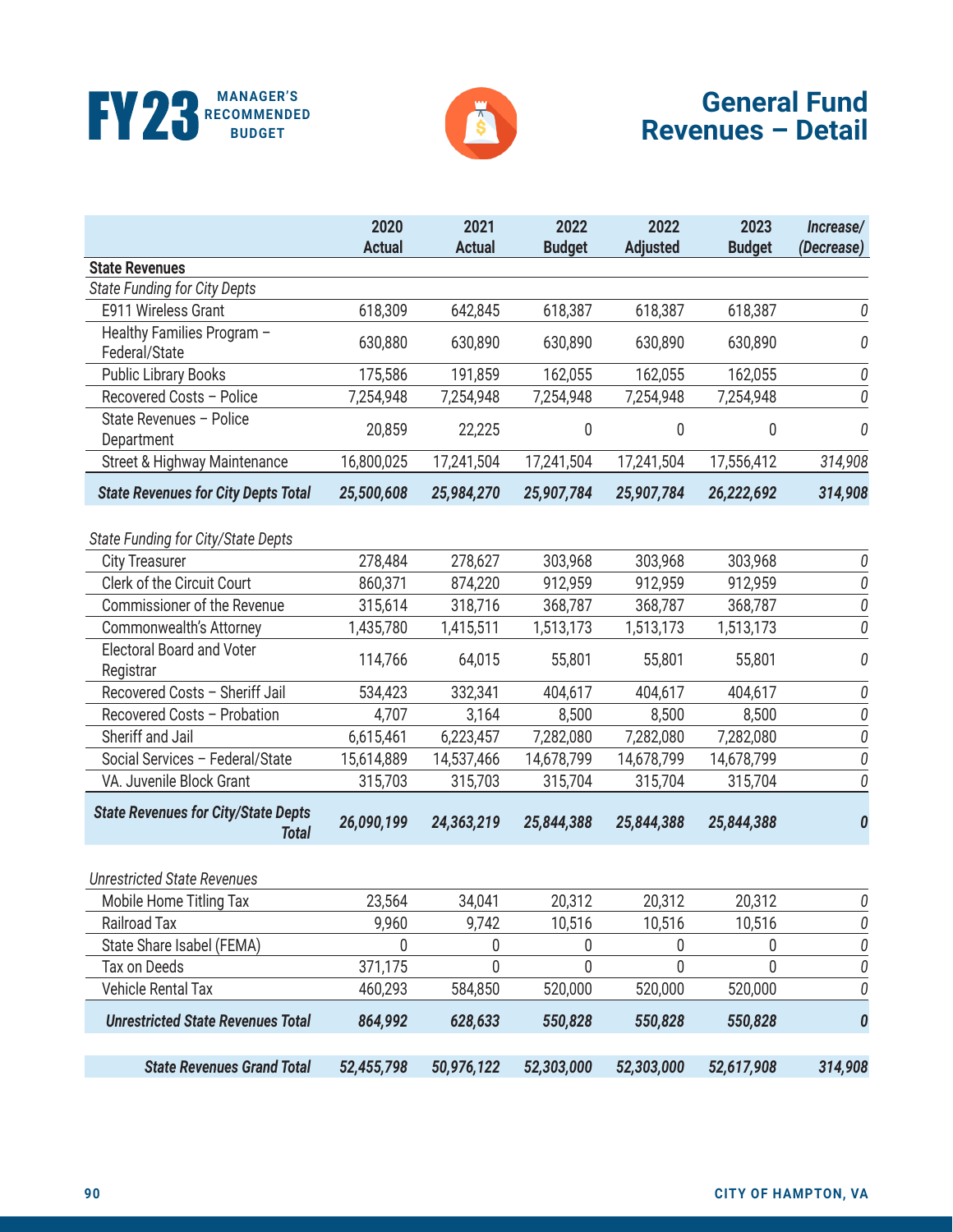



|                                                                 | 2020          | 2021          | 2022          | 2022            | 2023          | Increase/  |
|-----------------------------------------------------------------|---------------|---------------|---------------|-----------------|---------------|------------|
|                                                                 | <b>Actual</b> | <b>Actual</b> | <b>Budget</b> | <b>Adjusted</b> | <b>Budget</b> | (Decrease) |
| <b>Schools Revenues (Other than City)</b>                       |               |               |               |                 |               |            |
| <b>Federal Projects</b>                                         | 755,146       | 690,857       | 758,000       | 758,000         | 460,280       | (297, 720) |
| Other Funds                                                     | 5,082,070     | 4,765,546     | 5,272,475     | 5,272,475       | 6,698,573     | 1,426,098  |
| Share 1% Sales Tax                                              | 22,792,149    | 24,750,975    | 23,064,101    | 23,064,101      | 26,241,196    | 3,177,095  |
| <b>State Funds</b>                                              | 109,414,614   | 119,557,560   | 111,950,922   | 111,950,922     | 131,298,482   | 19,347,560 |
| <b>State Lottery Profits</b>                                    | 0             | 0             | 15,303,588    | 15,303,588      | 17,932,550    | 2,628,962  |
| <b>Schools Revenues (Other than City)</b><br><b>Grand Total</b> | 138,043,979   | 149,764,938   | 156,349,086   | 156,349,086     | 182,631,081   | 26,281,995 |
| <b>Transfers from Other Funds</b>                               |               |               |               |                 |               |            |
| Committed Fund Balance -<br><b>Budget Savings</b>               | 2,060,242     | 2,994,978     | 1,986,235     | 1,986,235       | 2,227,088     | 240,853    |
| Committed Fund Balance - PC<br>Replacement                      | 0             | 0             | 0             | 0               | $\mathbf 0$   | 0          |
| Committed Fund Balance -<br>Drainage Program                    | 116,000       | 116,000       | 0             | 0               | 0             | 0          |
| Committed Fund Balance -<br><b>School Debt Service Reserve</b>  | 390,000       | 380,000       | 380,000       | 380,000         | $\mathbf 0$   | (380,000)  |
| Transfer from Economic Dev<br>Authority                         | 0             | $\mathbf 0$   | 464,603       | 464,603         | 464,603       | 0          |
| <b>Transfer from Federal Grant Fund</b>                         | 731           | 8,892         | 0             | $\mathbf 0$     | 0             | $\it{0}$   |
| Transfer from Prior Year's<br>Encumbrance                       | 1,313,978     | 1,493,996     | 0             | 0               | 0             | 0          |
| Transfer from School Operating<br>Fund                          | 2,000,000     | 2,000,000     | 3,200,000     | 3,200,000       | 2,867,000     | (333,000)  |
| <b>Transfer from Wastewater</b>                                 | 113,292       | 113,292       | 0             | 0               | 0             | 0          |
| Transfer from Economic Dev.<br><b>Authority Fund</b>            | 12,000        | 10,000        | 0             | $\mathbf 0$     | 0             | 0          |
| <b>Unassigned General Fund Balance</b>                          | 5,350,741     | 4,434,131     | 5,492,872     | 5,492,872       | 5,888,872     | 396,000    |
| <b>Transfers From Other Funds Grand</b><br><b>Total</b>         | 11,356,984    | 11,551,289    | 11,523,710    | 11,523,710      | 11,447,563    | (76, 147)  |
| General Fund All Revenues - Grand<br><b>Total</b>               | 495,362,529   | 516,831,470   | 530,279,092   | 530,279,092     | 581,958,724   | 51,679,632 |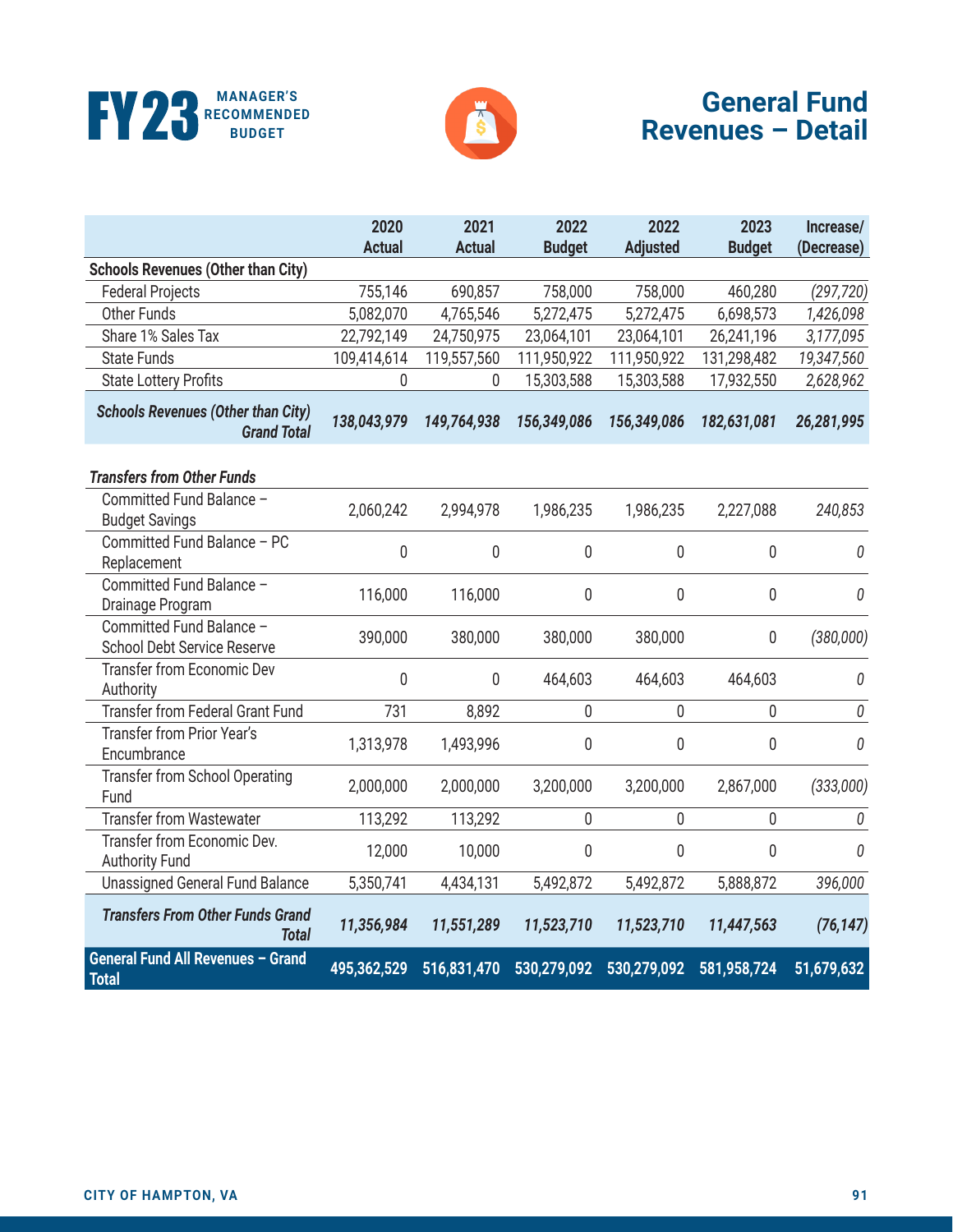



# **General Fund Expenditures – Summary**

|                                                           | 2020          | 2021          | 2022          | 2022            | 2023          | Increase/  |
|-----------------------------------------------------------|---------------|---------------|---------------|-----------------|---------------|------------|
|                                                           | <b>Actual</b> | <b>Actual</b> | <b>Budget</b> | <b>Adjusted</b> | <b>Budget</b> | (Decrease) |
| <b>General Fund</b>                                       |               |               |               |                 |               |            |
| <b>Constitutional, Judicial &amp;</b><br><b>Electoral</b> | 15,925,305    | 16,089,990    | 17,722,462    | 17,894,144      | 18,370,051    | 475,907    |
| <b>Economic Vitality &amp;</b><br><b>Neighborhoods</b>    | 7,585,650     | 7,465,757     | 8,812,548     | 8,964,271       | 9,340,202     | 375,931    |
| Infrastructure                                            | 18,028,930    | 18,105,258    | 19,922,643    | 20,081,084      | 20,425,520    | 344,436    |
| <b>Leisure Services</b>                                   | 6,684,600     | 6,382,462     | 7,811,595     | 8,014,917       | 8,035,114     | 20,197     |
| <b>Public Safety</b>                                      | 52,362,549    | 44,988,161    | 51,877,208    | 54,584,960      | 55,766,139    | 1,181,179  |
| <b>Quality Government</b>                                 | 14,449,469    | 14,233,831    | 17,913,991    | 18,133,719      | 21,873,638    | 3,739,919  |
| <b>Youth &amp; Families</b>                               | 28,874,897    | 27,497,153    | 31,291,390    | 31,689,893      | 32,537,042    | 847,149    |
| <b>Retirement &amp; Benefits</b>                          | 38,629,415    | 41,074,095    | 53,616,422    | 49,605,271      | 58,980,318    | 9,375,047  |
| <b>Contributions to Outside</b><br><b>Agencies</b>        | 19,193,448    | 19,527,298    | 23,264,851    | 23,264,851      | 24,459,085    | 1,194,234  |
| <b>Debt Service</b>                                       | 32,756,574    | 29,912,607    | 35,025,507    | 35,025,507      | 35,025,507    | 0          |
| <b>School Operations</b>                                  |               |               |               |                 |               |            |
| School Operations - State &<br>Federal                    | 138,043,979   | 149,764,938   | 156,349,086   | 156,349,086     | 182,631,081   | 26,281,995 |
| School Operations - Local<br>Contribution                 | 75,572,304    | 76,948,468    | 80,165,119    | 80,165,119      | 85,483,984    | 5,318,865  |
| <b>School Operations Total</b>                            | 213,616,283   | 226,713,406   | 236,514,205   | 236,514,205     | 268,115,065   | 31,600,860 |
| <b>Transfers out</b>                                      |               |               |               |                 |               |            |
| Transfers - Capital Projects<br>Fund                      | 19,264,251    | 27,218,742    | 16,914,876    | 16,914,876      | 17,446,784    | 531,908    |
| Transfers - Other                                         | 10,742,473    | 12,776,738    | 9,591,394     | 9,591,394       | 11,584,259    | 1,992,865  |
| <b>Transfers out Total</b>                                | 30,006,724    | 39,995,480    | 26,506,270    | 26,506,270      | 29,031,043    | 2,524,773  |
| <b>General Fund Total</b>                                 | 478,113,843   | 491,985,497   | 530,279,092   | 530,279,092     | 581,958,724   | 51,679,632 |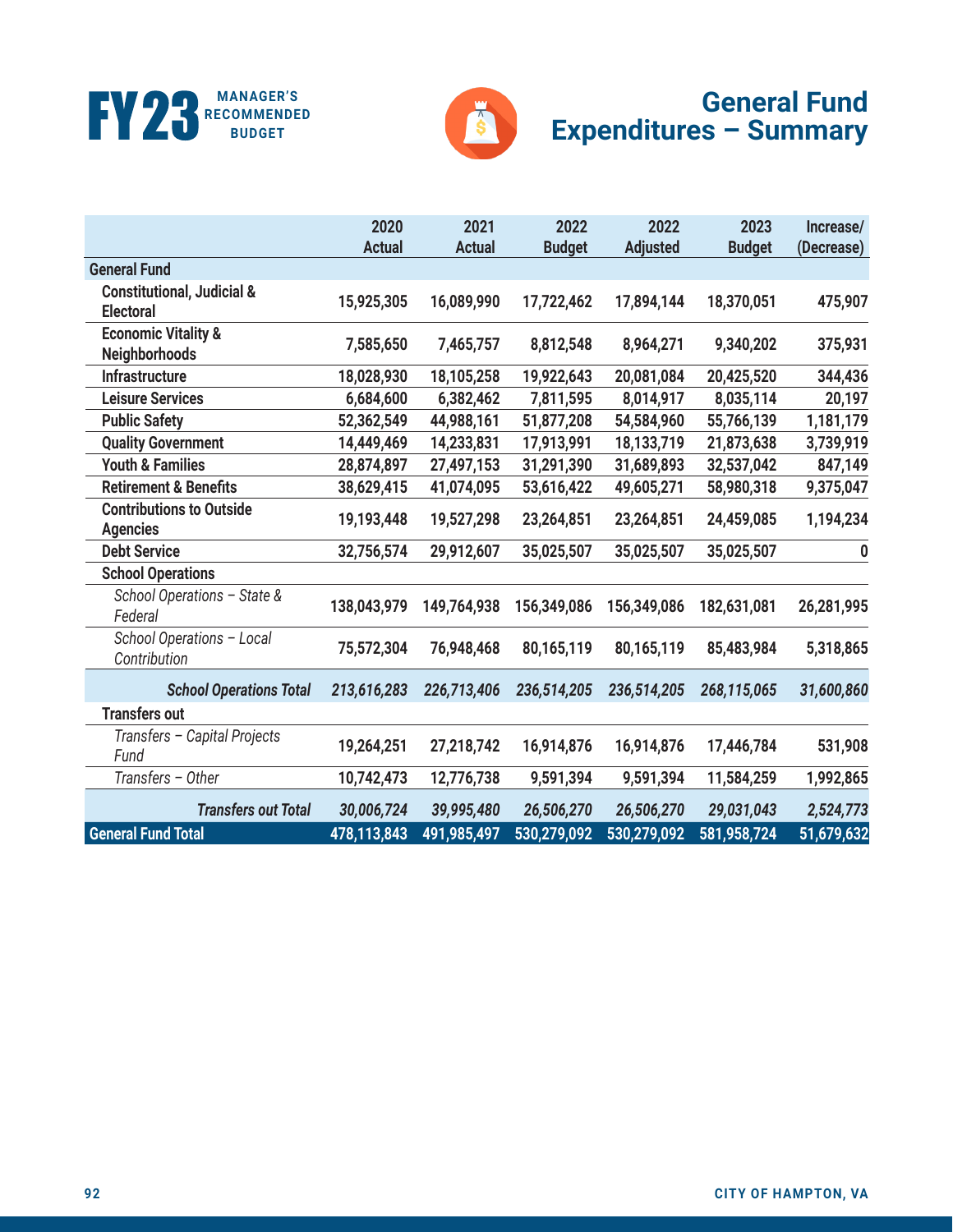



#### **General Fund Expenditures – Detail**

|                                                                         | 2020          | 2021          | 2022          | 2022            | 2023          | Increase/  |
|-------------------------------------------------------------------------|---------------|---------------|---------------|-----------------|---------------|------------|
| <b>General Fund</b>                                                     | <b>Actual</b> | <b>Actual</b> | <b>Budget</b> | <b>Adjusted</b> | <b>Budget</b> | (Decrease) |
| <b>Constitutional, Judicial &amp; Electoral Offices</b>                 |               |               |               |                 |               |            |
| <b>Circuit Court</b>                                                    | 312,707       | 295,908       | 339,353       | 348,629         | 354,382       | 5,753      |
| City Sheriff & Jail                                                     | 8,536,482     | 8,765,104     | 9,686,003     | 9,686,003       | 9,648,239     | (37, 764)  |
| <b>City Treasurer</b>                                                   | 1,732,587     | 1,709,866     | 1,926,862     | 1,971,355       | 1,955,052     | (16, 303)  |
| Clerk of the Circuit Court                                              | 986,109       | 1,006,641     | 1,134,588     | 1,134,588       | 1,188,696     | 54,108     |
| Commissioner of the Revenue                                             | 1,367,423     | 1,334,670     | 1,392,686     | 1,425,510       | 1,408,247     | (17, 263)  |
| Commonwealth's Attorney                                                 | 2,243,100     | 2,326,284     | 2,548,783     | 2,616,179       | 2,988,363     | 372,184    |
| Electoral Board & Voter<br>Registrar                                    | 442,589       | 431,075       | 407,242       | 422,665         | 538,430       | 115,765    |
| <b>General District Court</b>                                           | 236,985       | 149,014       | 207,872       | 210,142         | 210,597       | 455        |
| <b>JDR Court</b>                                                        | 50,956        | 37,735        | 49,790        | 49,790          | 48,786        | (1,004)    |
| Office of the Magistrate                                                | 16,367        | 33,693        | 29,283        | 29,283          | 29,259        | (24)       |
| <b>Constitutional, Judicial &amp; Electoral</b><br><b>Offices Total</b> | 15,925,305    | 16,089,990    | 17,722,462    | 17,894,144      | 18,370,051    | 475,907    |
| <b>Economic Vitality &amp; Neighborhoods</b>                            |               |               |               |                 |               |            |
| <b>Assessor of Real Estate</b>                                          | 1,152,438     | 1,130,179     | 1,281,729     | 1,311,364       | 1,273,548     | (37, 816)  |
| <b>Community Development</b>                                            | 2,895,719     | 3,159,567     | 3,675,908     | 3,747,053       | 4,184,974     | 437,921    |
| <b>Convention &amp; Visitor Bureau</b>                                  | 2,230,242     | 2,034,455     | 2,366,684     | 2,396,072       | 2,409,751     | 13,679     |
| Economic Development                                                    | 1,307,250     | 1,141,556     | 1,488,227     | 1,509,782       | 1,471,929     | (37, 853)  |
| <b>Economic Vitality &amp; Neighborhoods</b><br><b>Total</b>            | 7,585,650     | 7,465,757     | 8,812,548     | 8,964,271       | 9,340,202     | 375,931    |
| <b>Infrastructure</b>                                                   |               |               |               |                 |               |            |
| PRLS - Parks Division                                                   | 5,851,630     | 3,720,531     | 4,291,808     | 4,339,411       | 4,333,511     | (5,900)    |
| PW - Administration                                                     | 201,997       | 220,892       | 237,989       | 242,589         | 225,553       | (17,036)   |
| PW - Drainage Maintenance                                               | 1,397,762     | 3,434,360     | 3,814,764     | 3,831,433       | 3,916,591     | 85,158     |
| PW - Engineering                                                        | 680,955       | 707,270       | 810,934       | 831,486         | 872,651       | 41,165     |
| PW - Facilities Management                                              | 4,410,338     | 4,522,092     | 4,376,029     | 4,407,430       | 4,752,301     | 344,871    |
| PW - Parking Facilities                                                 | 77,980        | 73,257        | 201,449       | 202,334         | 202,920       | 586        |
| PW - Streets & Roads                                                    | 2,260,806     | 2,190,274     | 2,738,109     | 2,764,880       | 2,644,655     | (120,225)  |
| PW - Traffic Engineering                                                | 3,147,462     | 3,236,580     | 3,451,561     | 3,461,521       | 3,477,338     | 15,817     |
| <b>Infrastructure Total</b>                                             | 18,028,930    | 18,105,258    | 19,922,643    | 20,081,084      | 20,425,520    | 344,436    |
| <b>Leisure Services</b>                                                 |               |               |               |                 |               |            |
| <b>Hampton History Museum</b>                                           | 355,049       | 339,406       | 413,014       | 424,843         | 425,447       | 604        |
| <b>PRLS - Recreation Division</b>                                       | 4,203,113     | 3,980,064     | 5,124,536     | 5,270,940       | 5,287,072     | 16,132     |
| PRLS - Outside Agencies                                                 | 75,000        | 75,000        | 75,000        | 75,000          | 75,000        | 0          |
| <b>Public Library</b>                                                   | 2,051,438     | 1,987,992     | 2,199,045     | 2,244,134       | 2,247,595     | 3,461      |
| <b>Leisure Services Total</b>                                           | 6,684,600     | 6,382,462     | 7,811,595     | 8,014,917       | 8,035,114     | 20,197     |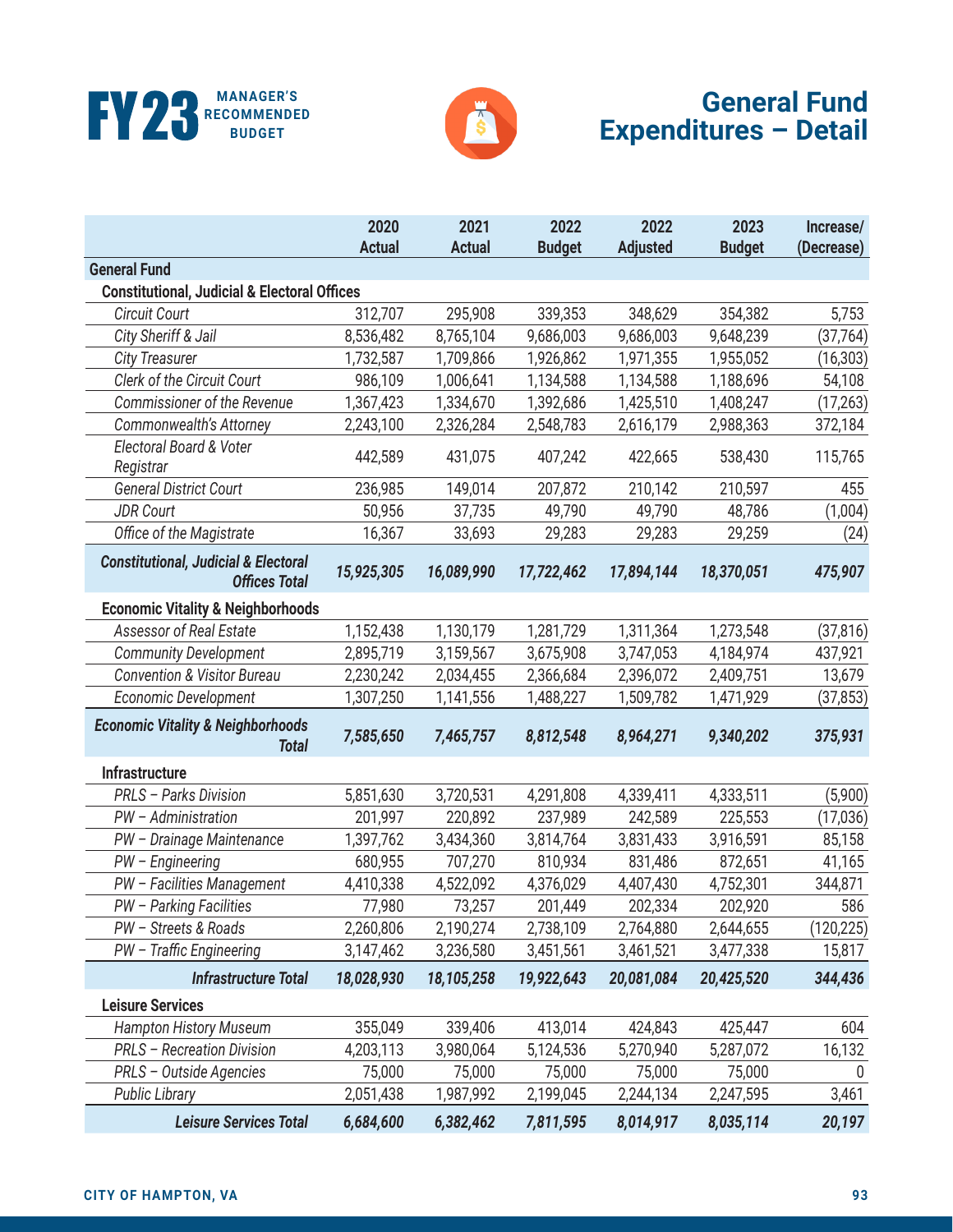



# **General Fund Expenditures – Detail**

|                                                          | 2020<br><b>Actual</b> | 2021<br><b>Actual</b> | 2022<br><b>Budget</b> | 2022<br><b>Adjusted</b> | 2023<br><b>Budget</b> | Increase/<br>(Decrease) |
|----------------------------------------------------------|-----------------------|-----------------------|-----------------------|-------------------------|-----------------------|-------------------------|
| <b>Public Safety</b>                                     |                       |                       |                       |                         |                       |                         |
| 911 Emergency<br>Communications                          | 2,668,912             | 2,908,794             | 2,812,784             | 2,884,890               | 2,990,919             | 106,029                 |
| <b>Emergency Management</b>                              | 314,597               | 381,811               | 343,343               | 351,180                 | 392,509               | 41,329                  |
| Fire & Rescue Division                                   | 23,502,536            | 19,022,235            | 22,576,551            | 23,721,943              | 24,166,686            | 444,743                 |
| <b>Police Division</b>                                   | 25,429,364            | 22,259,284            | 25,570,734            | 27,048,056              | 27,614,143            | 566,087                 |
| Police Division - Hampton<br>Animal Response Team (HART) | 447,140               | 416,037               | 573,796               | 578,891                 | 601,882               | 22,991                  |
| <b>Public Safety Total</b>                               | 52,362,549            | 44,988,161            | 51,877,208            | 54,584,960              | 55,766,139            | 1,181,179               |
| <b>Quality Government</b>                                |                       |                       |                       |                         |                       |                         |
| 311 Citizens Contact Center                              | 416,933               | 427,645               | 529,493               | 540,491                 | 584,766               | 44,275                  |
| <b>City Attorney</b>                                     | 1,108,385             | 1,367,362             | 1,407,731             | 1,444,506               | 1,447,687             | 3,181                   |
| <b>City Manager</b>                                      | 1,237,988             | 1,193,820             | 1,397,871             | 1,437,129               | 1,478,013             | 40,884                  |
| <b>Contingency Reserve</b>                               | 0                     | 0                     | 1,492,334             | 1,492,334               | 1,989,595             | 497,261                 |
| Finance & Consolidated<br>Procurement                    | 1,313,800             | 1,315,009             | 1,330,055             | 1,369,445               | 1,464,530             | 95,085                  |
| Human Resources                                          | 843,192               | 857,286               | 988,209               | 1,012,621               | 1,267,874             | 255,253                 |
| <b>Independent Auditors</b>                              | 216,342               | 209,241               | 208,809               | 208,809                 | 215,351               | 6,542                   |
| Information Technology                                   | 3,739,209             | 3,552,739             | 4,050,925             | 4,091,632               | 4,148,511             | 56,879                  |
| <b>Internal Audit</b>                                    | 176,469               | 180,713               | 189,874               | 195,113                 | 194,884               | (229)                   |
| Marketing & Outreach                                     | 747,541               | 735,332               | 834,801               | 847,271                 | 839,810               | (7, 461)                |
| <b>Municipal Council</b>                                 | 515,796               | 513,925               | 507,721               | 514,531                 | 514,752               | 221                     |
| Non-departmental                                         | 4,021,342             | 3,756,960             | 4,842,804             | 4,842,804               | 7,597,789             | 2,754,985               |
| Office of Diversity, Equity and<br>Inclusion             | 112,473               | 123,798               | 133,364               | 137,033                 | 130,076               | (6,957)                 |
| <b>Quality Government Total</b>                          | 14,449,469            | 14,233,831            | 17,913,991            | 18,133,719              | 21,873,638            | 3,739,919               |
| <b>Youth &amp; Families</b>                              |                       |                       |                       |                         |                       |                         |
| Court Service Unit                                       | 1,449,100             | 1,093,001             | 1,796,517             | 1,801,344               | 1,800,936             | (408)                   |
| <b>Health Department</b>                                 | 1,325,683             | 1,305,329             | 1,300,780             | 1,300,780               | 1,304,428             | 3,648                   |
| HS - Social Services                                     | 18,724,137            | 18,146,943            | 19,431,677            | 19,678,529              | 20,111,464            | 432,935                 |
| HS - Outside Agencies                                    | 3,680,375             | 3,759,114             | 4,084,715             | 4,084,715               | 4,151,580             | 66,865                  |
| HS - Youth, Education and<br><b>Family Services</b>      | 3,223,096             | 2,842,599             | 3,792,515             | 3,932,277               | 4,140,396             | 208,119                 |
| Office of Youth and Young Adult<br>Opportunities         | 410,363               | 292,332               | 812,015               | 819,077                 | 952,835               | 133,758                 |
| VA Cooperative Extension<br>Service                      | 62,143                | 57,834                | 73,171                | 73,171                  | 75,403                | 2,232                   |
| <b>Youth &amp; Families Total</b>                        | 28,874,897            | 27,497,153            | 31,291,390            | 31,689,893              | 32,537,042            | 847,149                 |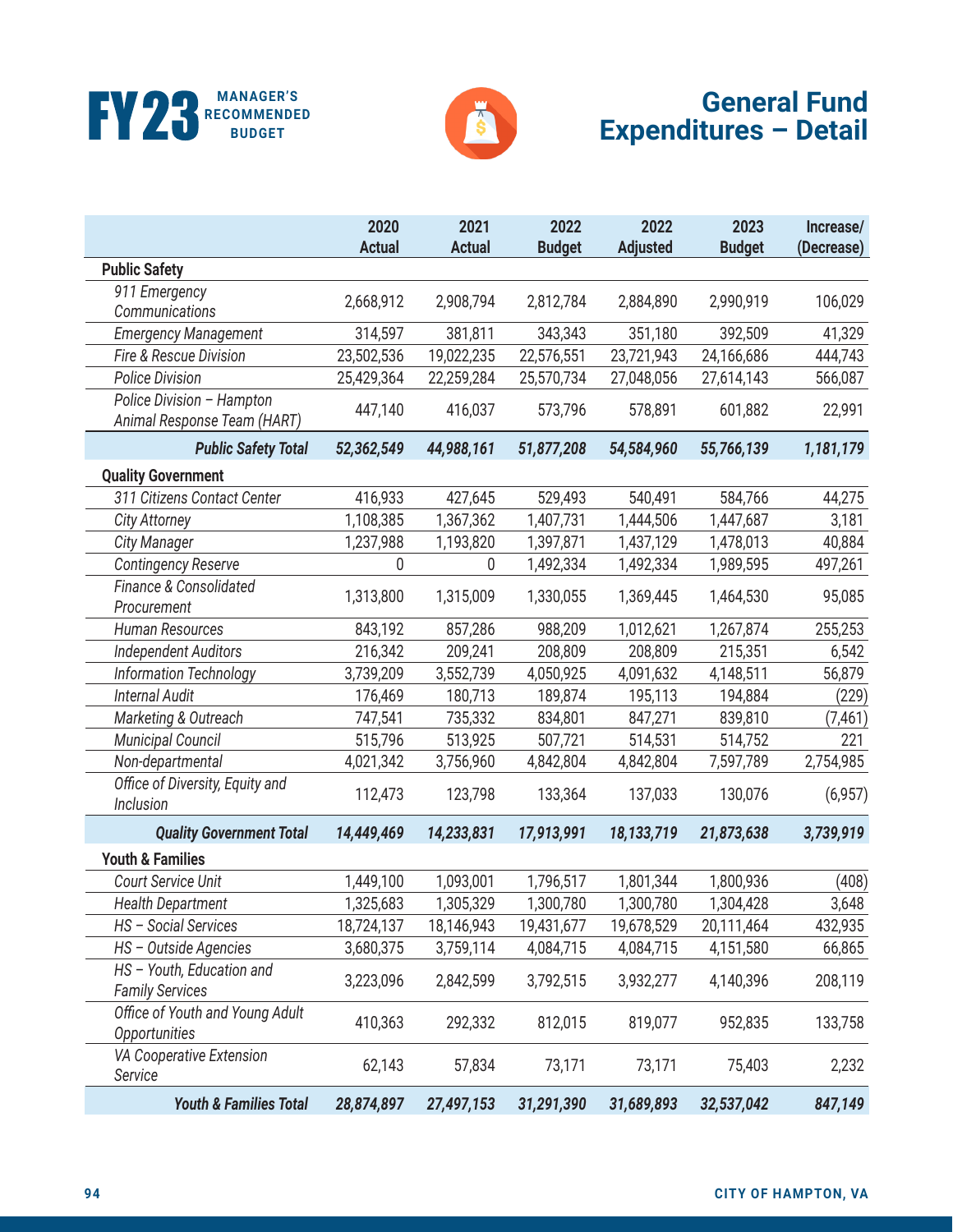



# **General Fund Expenditures – Detail**

|                                                          | 2020<br><b>Actual</b> | 2021<br><b>Actual</b> | 2022<br><b>Budget</b> | 2022<br><b>Adjusted</b> | 2023<br><b>Budget</b> | Increase/<br>(Decrease) |
|----------------------------------------------------------|-----------------------|-----------------------|-----------------------|-------------------------|-----------------------|-------------------------|
| Retirement & Employee Benefits                           | 38,629,415            | 41,074,095            | 53,616,422            | 49,605,271              | 58,980,318            | 9,375,047               |
| <b>Retirement &amp; Benefits Total</b>                   | 38,629,415            | 41,074,095            | 53,616,422            | 49,605,271              | 58,980,318            | 9,375,047               |
| <b>Contributions to Outside Agencies</b>                 |                       |                       |                       |                         |                       |                         |
| Capital Campaigns                                        | 40,000                | 40,000                | 40,000                | 40,000                  | 0                     | (40,000)                |
| Dues, Memberships and Grants                             | 1,079,660             | 1,010,551             | 1,257,549             | 1,257,549               | 1,344,632             | 87,083                  |
| Organizational Support                                   | 11,929,636            | 12,151,129            | 12,964,462            | 12,964,462              | 13,302,864            | 338,402                 |
| <b>Tax Based Contributions</b>                           | 6,144,152             | 6,325,618             | 9,002,840             | 9,002,840               | 9,811,589             | 808,749                 |
| <b>Contributions to Outside Agencies</b><br><b>Total</b> | 19,193,448            | 19,527,298            | 23,264,851            | 23,264,851              | 24,459,085            | 1,194,234               |
| <b>Debt Service</b>                                      |                       |                       |                       |                         |                       |                         |
| Principal                                                | 22,407,064            | 19,331,787            | 21,451,277            | 21,451,277              | 21,451,277            | 0                       |
| Interest & Other Debt Cost                               | 10,349,510            | 10,580,820            | 13,574,230            | 13,574,230              | 13,574,230            | $\pmb{0}$               |
| <b>Debt Service Total</b>                                | 32,756,574            | 29,912,607            | 35,025,507            | 35,025,507              | 35,025,507            | 0                       |
| <b>School Operations</b>                                 |                       |                       |                       |                         |                       |                         |
| School Operations - State &<br>Federal                   | 138,043,979           | 149,764,938           | 156,349,086           | 156,349,086             | 182,631,081           | 26,281,995              |
| School Operations - Local<br>Contribution                | 75,572,304            | 76,948,468            | 80,165,119            | 80,165,119              | 85,483,984            | 5,318,865               |
| <b>School Operations Total</b>                           | 213,616,283           | 226,713,406           | 236,514,205           | 236,514,205             | 268,115,065           | 31,600,860              |
| <b>Transfers to Other Funds</b>                          |                       |                       |                       |                         |                       |                         |
| Transfers - Capital Projects<br>Fund                     | 19,264,251            | 27,218,742            | 16,914,876            | 16,914,876              | 17,446,784            | 531,908                 |
| Transfers - Other                                        | 10,742,473            | 12,776,738            | 9,591,394             | 9,591,394               | 11,584,259            | 1,992,865               |
| <b>Transfers to Other Funds Total</b>                    | 30,006,724            | 39,995,480            | 26,506,270            | 26,506,270              | 29,031,043            | 2,524,773               |
| <b>General Fund Total</b>                                | 478,113,843           | 491,985,497           | 530,279,092           | 530,279,092             | 581,958,724           | 51,679,632              |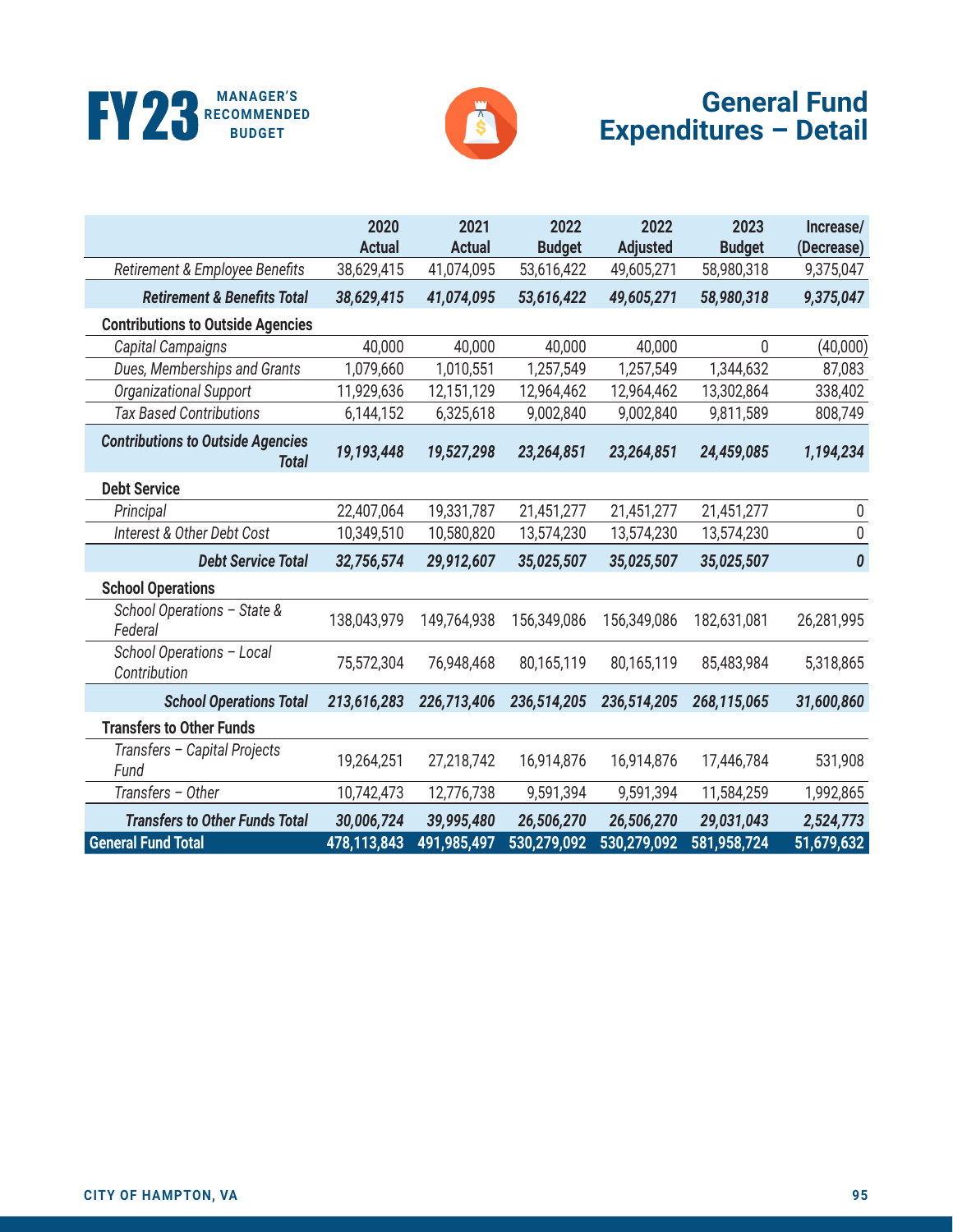



| <b>Business Team</b>                                               | Increases/<br>(Decreases) | <b>Explanation</b>                                                                                                                                                                                                                                                                                                                                                                                                                                                                                                                                                                                                                                                                                                                                                                                                                                                                                                                                                                                                                                                                                                       |
|--------------------------------------------------------------------|---------------------------|--------------------------------------------------------------------------------------------------------------------------------------------------------------------------------------------------------------------------------------------------------------------------------------------------------------------------------------------------------------------------------------------------------------------------------------------------------------------------------------------------------------------------------------------------------------------------------------------------------------------------------------------------------------------------------------------------------------------------------------------------------------------------------------------------------------------------------------------------------------------------------------------------------------------------------------------------------------------------------------------------------------------------------------------------------------------------------------------------------------------------|
| Constitutional,<br><b>Judicial and</b><br><b>Electoral Offices</b> | \$475,907                 | The net increase in this business team's budget is due to the 3%<br>general wage increase and targeted minimum wage and market<br>adjustments as well as salary increases awarded by the State<br>to the Clerk of the Circuit Court and the Sheriff's department<br>given in FY22. Other increases are attributed to a total of six<br>(+6.0) positions added to the Commonwealth's Attorney's Office,<br>three $(+3.0)$ of which were added mid-year FY22 $\{a$ full-time<br>Paralegal, Assistant Commonwealth's Attorney III, and a Deputy<br>Commonwealth's Attorney}; and three (+3.0) added in FY23 {a<br>full-time Assistant Commonwealth's Attorney III, Legal Secretary<br>and a part-time investigator} to address the anticipated increase<br>in workload resulting from the implementation of a right-to-jury<br>trial statewide. The Voter Registrar's budget increased to<br>fund the procurement of required electronic poll books and<br>peripherals. These increases were offset by a slight decrease in<br>fixed costs along with filling vacant positions at salaries lower<br>than the incumbents.    |
| <b>Economic</b><br><b>Vitality and</b><br><b>Neighborhoods</b>     | 375,931                   | The net increase in this business team's budget is due to the<br>3% general wage increase and targeted minimum wage and<br>market adjustments given in FY22. Other increases in this<br>business team are attributed to the addition of positions in<br>Community Development as follows: one (+1.0) Business<br>Development Coordinator to assist new, small business owners<br>through the City's various approval and compliance processes;<br>Neighborhood Development Associate<br>one (+1.0)<br>being<br>transitioned from the Community Development Block Grant<br>Fund; one (+1.0) Plan Reviewer I and one (+1.0) Zoning Official<br>to improve turnaround time for review/issuance of permits; and<br>five (+5.0) Code Inspector to support increased frequency of<br>inspections and conduct strategically targeted enforcement<br>along with the required operating expenses and one-time<br>technology purchases. These increases were offset by salaries<br>of vacated positions returning to the minimum of the range in<br>the Assessor's Office and a mid-year restructuring in Economic<br>Development. |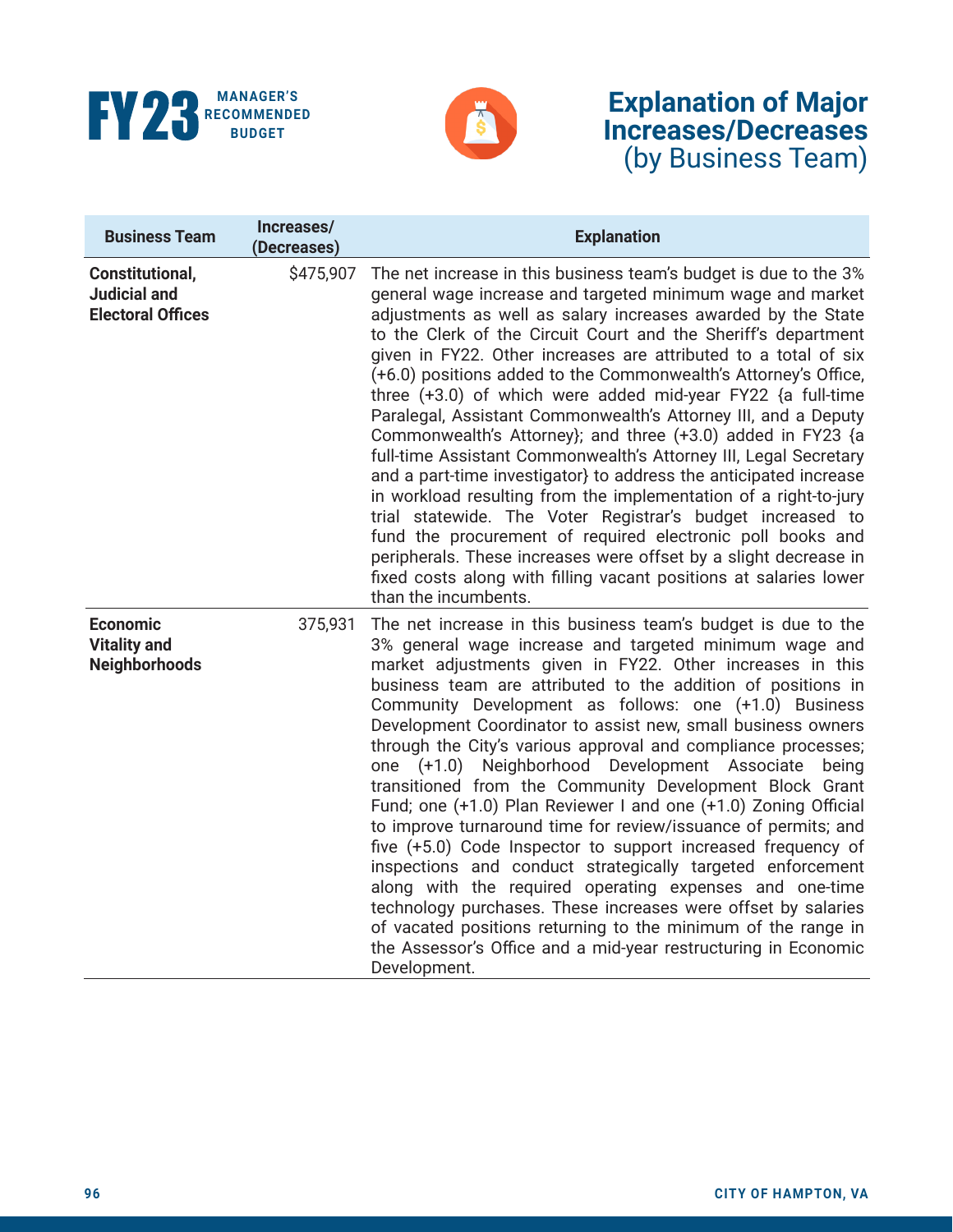



| <b>Business Team</b>    | Increases/<br>(Decreases) | <b>Explanation</b>                                                                                                                                                                                                                                                                                                                                                                                                                                                                                                                                                                                                                                                                                                                                                                                                                                                                  |  |  |
|-------------------------|---------------------------|-------------------------------------------------------------------------------------------------------------------------------------------------------------------------------------------------------------------------------------------------------------------------------------------------------------------------------------------------------------------------------------------------------------------------------------------------------------------------------------------------------------------------------------------------------------------------------------------------------------------------------------------------------------------------------------------------------------------------------------------------------------------------------------------------------------------------------------------------------------------------------------|--|--|
| <b>Infrastructure</b>   | 344,436                   | The net increase in this business team's budget is due to the 3%<br>general wage increase and targeted minimum wage and market<br>adjustments given in FY22. Other increases include the addition<br>of full-time positions to Public Works - Facilities Management as<br>follows: two (+2.0) Junior Plumber; two (+2.0) Electrician; two<br>(+2.0) Custodian; two (+2.0) Senior Heating/Air Conditioning<br>Mechanic; and one (+1.0) Facility Project Manager to support<br>the maintenance efforts of new and aging infrastructure and<br>filling vacant technical positions at salaries higher than the<br>incumbents. These increases were offset by an overall decrease<br>in fixed costs and the transfer of an Equipment Operator IV<br>position to the Stormwater Management Fund.                                                                                          |  |  |
| <b>Leisure Services</b> | 20,197                    | The net increase in this business team's budget is due to the 3%<br>general wage increase and targeted minimum wage and market<br>adjustments given in FY22. Other increases include funding to<br>support special events and enhanced community center game<br>rooms. These increases were offset by salaries of vacated<br>positions returning to the minimum of the range; filling vacated<br>positions at a salary lower than the incumbents and a decrease<br>in fixed costs.                                                                                                                                                                                                                                                                                                                                                                                                  |  |  |
| <b>Public Safety</b>    | 1,181,179                 | The net increase in this business team's budget is due to the 3%<br>general wage increase and targeted minimum wage and market<br>adjustments given in FY22. Other increases in this business<br>team is attributed to the addition of two (+2.0) full-time positions<br>to 911 Emergency Communications {a civilian E-911 Director<br>and an Office Specialist); one (+1.0) full-time Home Elevation<br>Project Manager in Emergency Management to support the<br>Home Elevation Program; eight (+8.0) full-time Emergency<br>Medical Services (EMS) personnel to Fire and Rescue to address<br>the increase in the body worn camera contract and to cover the<br>additional fixed costs associated with expanding the Take Home<br>Vehicle program for eligible officers. These increases were<br>partially offset by vacated positions at salaries lower than the<br>incumbents. |  |  |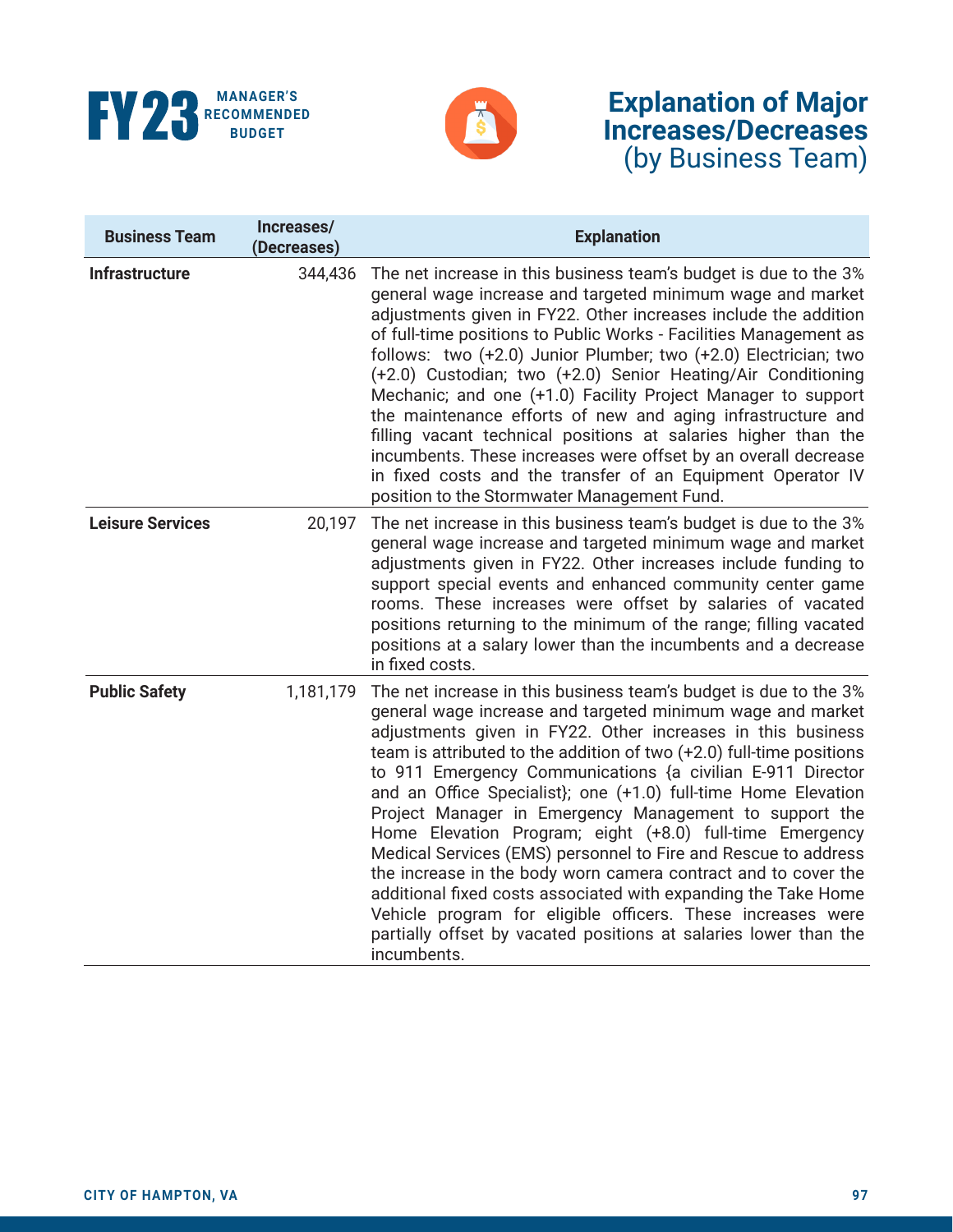



| <b>Business Team</b>                               | Increases/<br>(Decreases) | <b>Explanation</b>                                                                                                                                                                                                                                                                                                                                                                                                                                                                                                                                                                                                                                                                                                                                                                                                                             |  |  |
|----------------------------------------------------|---------------------------|------------------------------------------------------------------------------------------------------------------------------------------------------------------------------------------------------------------------------------------------------------------------------------------------------------------------------------------------------------------------------------------------------------------------------------------------------------------------------------------------------------------------------------------------------------------------------------------------------------------------------------------------------------------------------------------------------------------------------------------------------------------------------------------------------------------------------------------------|--|--|
| <b>Quality</b><br><b>Government</b>                | 3,739,919                 | The net increase in this business team's budget is due to the 3%<br>general wage increase and targeted minimum wage and market<br>adjustments given in FY22. Other increases in this business<br>team's budget is the result of a cost increase in General Liability<br>insurance; the addition of one (+1.0) full-time Human Resource<br>Specialist position in Human Resources along with funds for skill<br>training for hard to fill positions and general workforce training;<br>one (+1.0) full-time Grant Accountant in the Finance Department<br>to support grant compliance; and a mid-year restructuring in<br>311 Citizen Contact Center and Consolidated Procurement;<br>one (+1.0) full-time IT Security Administrator in Information<br>Technology along with increased contractual costs and various<br>changes in fixed costs. |  |  |
| <b>Youth and Families</b>                          | 847,149                   | The net increase in this business team's budget is due to the 3%<br>general wage increase and targeted minimum wage and market<br>adjustments given in FY22. Other increases in this business<br>team's budget is the result of unfreezing funding for a Healthy<br>Start team of five $(+5.0)$ positions; the addition of one $(+1.0)$ PFT<br>Family Services Specialist Senior position to continue support of<br>the early childhood collaboration with the Juvenile and Domestic<br>Relations Court and Hampton City Schools; along with filling<br>vacant position at a salary higher than the incumbent and an<br>increase in contractual costs. These increases were partially<br>offset by a decrease in fixed costs.                                                                                                                  |  |  |
| <b>Retirement and</b><br><b>Employee Benefits</b>  | 9,375,047                 | The 5-7% increase in Retirement and Employee Benefits reflects<br>funding for the targeted market and minimum wage range<br>adjustments, and funding for one-time performance bonuses.                                                                                                                                                                                                                                                                                                                                                                                                                                                                                                                                                                                                                                                         |  |  |
| <b>Contributions to</b><br><b>Outside Agencies</b> | 1,194,234                 | The increase in Contributions to Outside Agencies is due to an<br>increase in membership fees and payments to organizations,<br>whose dues are determined by a locality's tax base or population<br>size; an overall funding increase to regional agencies such as<br>the Hampton Roads Regional Jail and Hampton Roads Transit;<br>an increase for ongoing maintenance support to the Peninsula<br>Stadium Authority; and an increase in the pass through funds of<br>tax-based contributions with identical revenues reflected in the<br>revenue estimates.                                                                                                                                                                                                                                                                                  |  |  |
| <b>Debt Service</b>                                | 0.00                      | No change.                                                                                                                                                                                                                                                                                                                                                                                                                                                                                                                                                                                                                                                                                                                                                                                                                                     |  |  |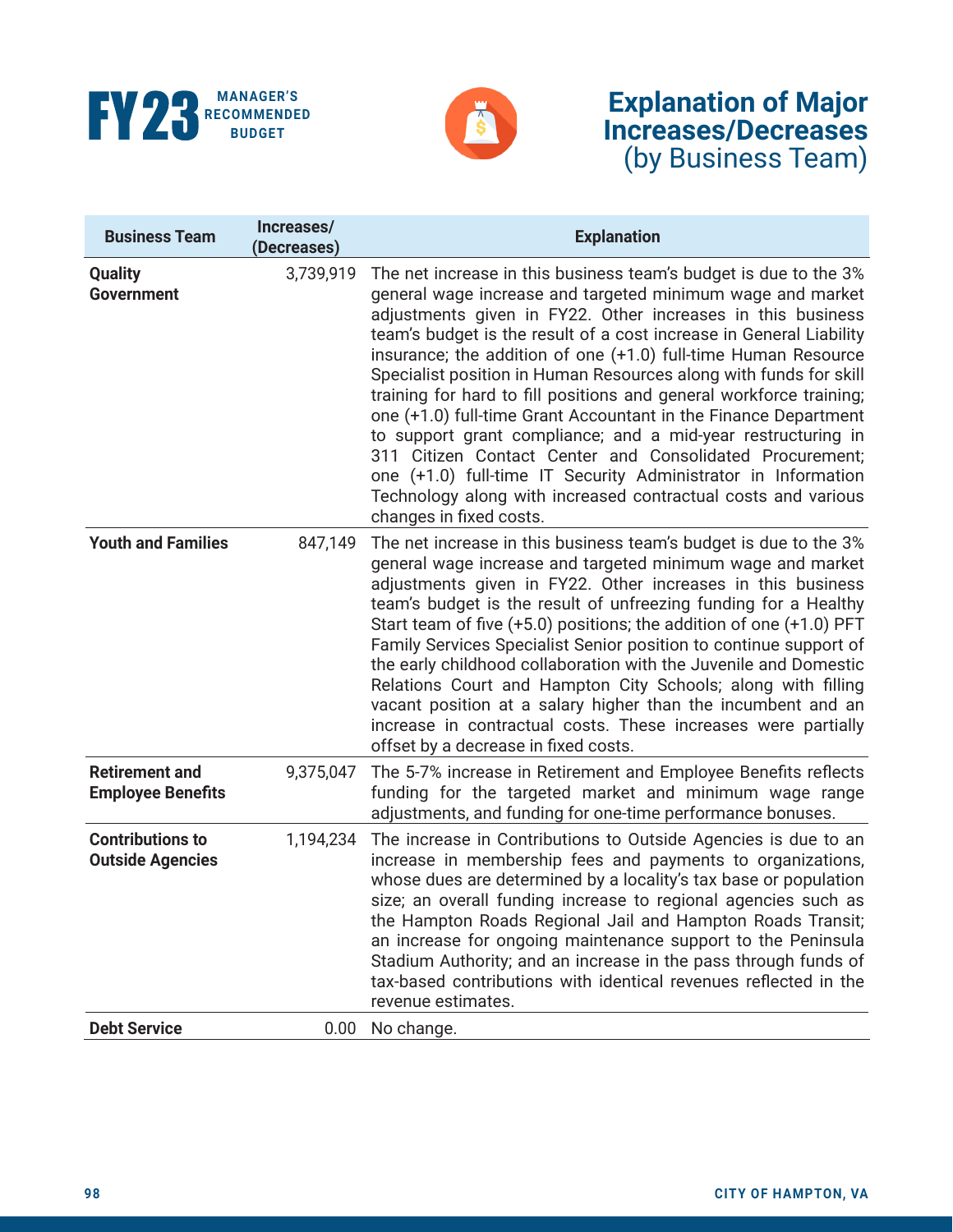



| <b>Business Team</b>                                      | Increases/<br>(Decreases) | <b>Explanation</b>                                                                                                                                                                                                                                                                                                                                                                                                                                                                                                                                                                                                                                                                                                                                                                                      |
|-----------------------------------------------------------|---------------------------|---------------------------------------------------------------------------------------------------------------------------------------------------------------------------------------------------------------------------------------------------------------------------------------------------------------------------------------------------------------------------------------------------------------------------------------------------------------------------------------------------------------------------------------------------------------------------------------------------------------------------------------------------------------------------------------------------------------------------------------------------------------------------------------------------------|
| <b>Transfer to Other</b><br><b>Funds</b>                  | 2,524,773                 | The increase in Transfer to Other Funds is attributed to an<br>increase from the State for street resurfacing and additional<br>use of Fund Balance in the Capital Budget; an increase in<br>development contribution for economic development initiative<br>in the Economic Development Authority; an increase to realign<br>the Equipment Replacement Fund; a transfer of funds preserved<br>from the Old Hampton Community Center Pool to the Hampton<br>Coliseum/Arts Commission Fund to support the AquaPlex<br>operations coming on-line mid-Summer 2022 along with the City<br>and Schools contribution for the "Learn to Swim" program; and,<br>an increase to the Hampton Roads Convention Center reflective<br>of the anticipated increase in the dedicated 2% meals and 2%<br>lodging taxes. |
| <b>School Operations</b><br>(Local Funds)                 | 5,318,865                 | The increase in the City's local contribution to Hampton<br>City Schools reflects an increase based on the agreed upon<br>school funding formula in which the School system receives a<br>predetermined percentage of the growth in residential general<br>property and utility taxes.                                                                                                                                                                                                                                                                                                                                                                                                                                                                                                                  |
| <b>School Operations</b><br>(State, Federal and<br>Misc.) | 26,281,995                | The increase is due to an increase in the Federal and State<br>contribution to the Schools.                                                                                                                                                                                                                                                                                                                                                                                                                                                                                                                                                                                                                                                                                                             |
| Net Increase/<br>(Decrease)                               | \$51,679,632              |                                                                                                                                                                                                                                                                                                                                                                                                                                                                                                                                                                                                                                                                                                                                                                                                         |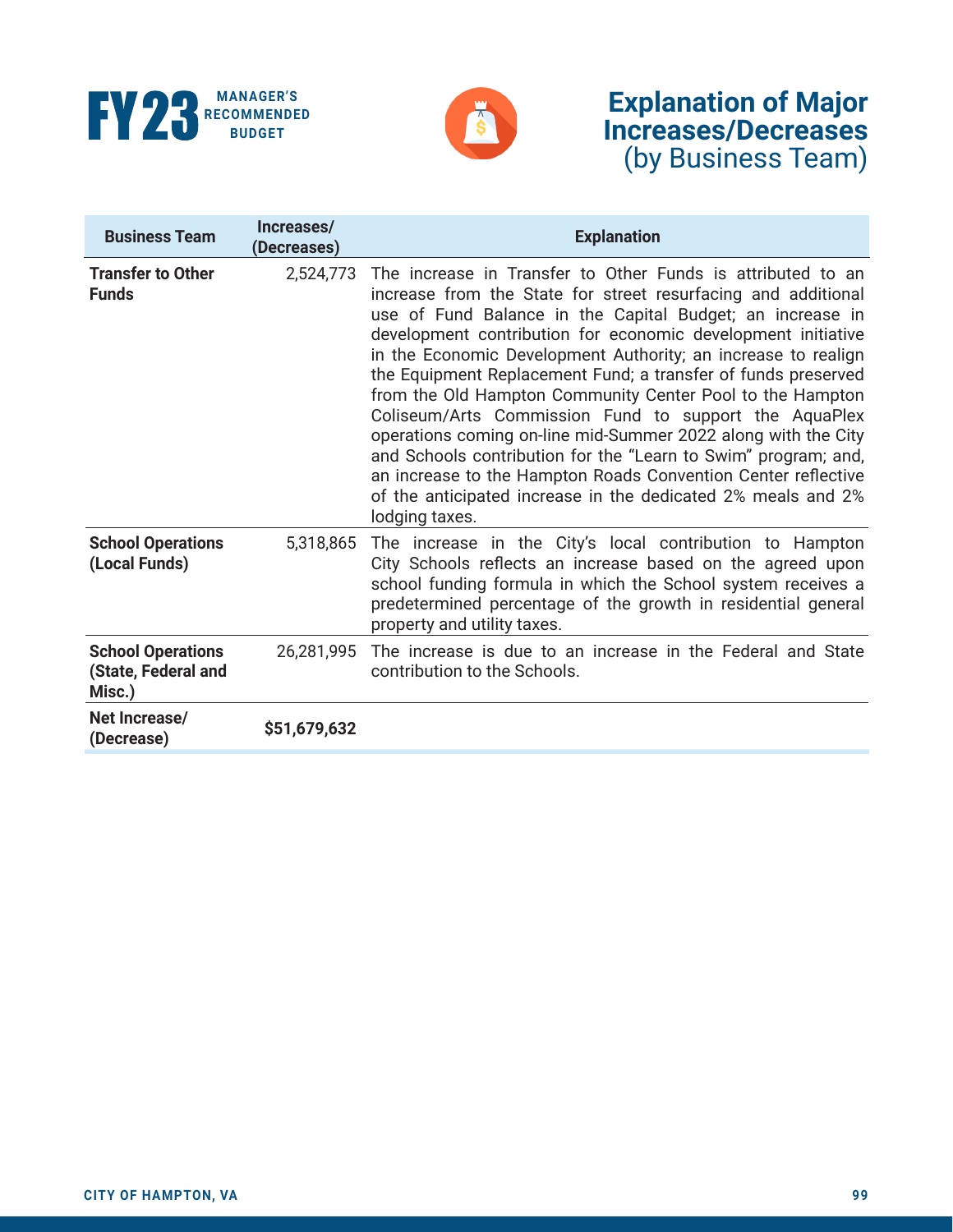



### **Distribution of General Fund Expenditures**

| <b>City Operations</b>                   | <b>FY22</b><br><b>Budget</b> | <b>FY23</b><br><b>Budget</b> | Increase/<br>(Decrease) | Percentage<br>of FY23<br><b>Budget</b> |
|------------------------------------------|------------------------------|------------------------------|-------------------------|----------------------------------------|
| <b>Personnel Services</b>                | 95,181,290                   | 101,115,129                  | 5,933,839               | 17.4%                                  |
| Employee Benefits*                       | 53,616,422                   | 58,980,318                   | 5,363,896               | 10.1%                                  |
| <b>Total Personnel Services</b>          | 148,797,712                  | 160,095,447                  | 11,297,735              | 27.5%                                  |
| Operating Expenses and Capital Outlay    | 60,170,547                   | 65,232,577                   | 5,062,030               | 11.2%                                  |
| <b>Contributions to Outside Agencies</b> | 23,264,851                   | 24,459,085                   | 1,194,234               | 4.2%                                   |
| <b>Debt Service</b>                      | 35,025,507                   | 35,025,507                   | 0                       | 6.0%                                   |
| <b>Transfer to Capital Budget</b>        | 16,914,876                   | 17,446,784                   | 531,908                 | 3.0%                                   |
| <b>Transfer to Other Funds</b>           | 9,591,394                    | 11,584,259                   | 1,992,865               | 2.0%                                   |
| <b>Total City Budget</b>                 | 293,764,887                  | 313,843,659                  | 20,078,772              | 53.9%                                  |

| <b>School Operations</b>                     | <b>FY22</b><br><b>Budget</b> | <b>FY23</b><br><b>Budget</b> | Increase/<br>(Decrease) | Percentage<br>of FY23<br><b>Budget</b> |
|----------------------------------------------|------------------------------|------------------------------|-------------------------|----------------------------------------|
| <b>Personnel Services</b>                    | 130,581,951                  | 143,160,301                  | 12,578,350              | 24.6%                                  |
| <b>Employee Benefits</b>                     | 57,315,387                   | 57,247,092                   | (68, 295)               | 9.8%                                   |
| <b>Total Personnel Services</b>              | 187,897,338                  | 200,407,393                  | 12,510,055              | 34.4%                                  |
| <b>Operating Expenses and Capital Outlay</b> | 48,616,867                   | 67,707,672                   | 19,090,805              | 11.6%                                  |
| <b>Total School Budget</b>                   | 236,514,205                  | 268,115,065                  | 31,600,860              | 46.1%                                  |
| <b>Total Expenditures</b>                    | 530,279,092                  | 581,958,724                  | 51,679,632              | 100.0%                                 |

\* Budget Note: Funds are included for a compensation increase and associated fringe benefits in FY 2023. Refer to the "Retirement and Employee Benefits" tab.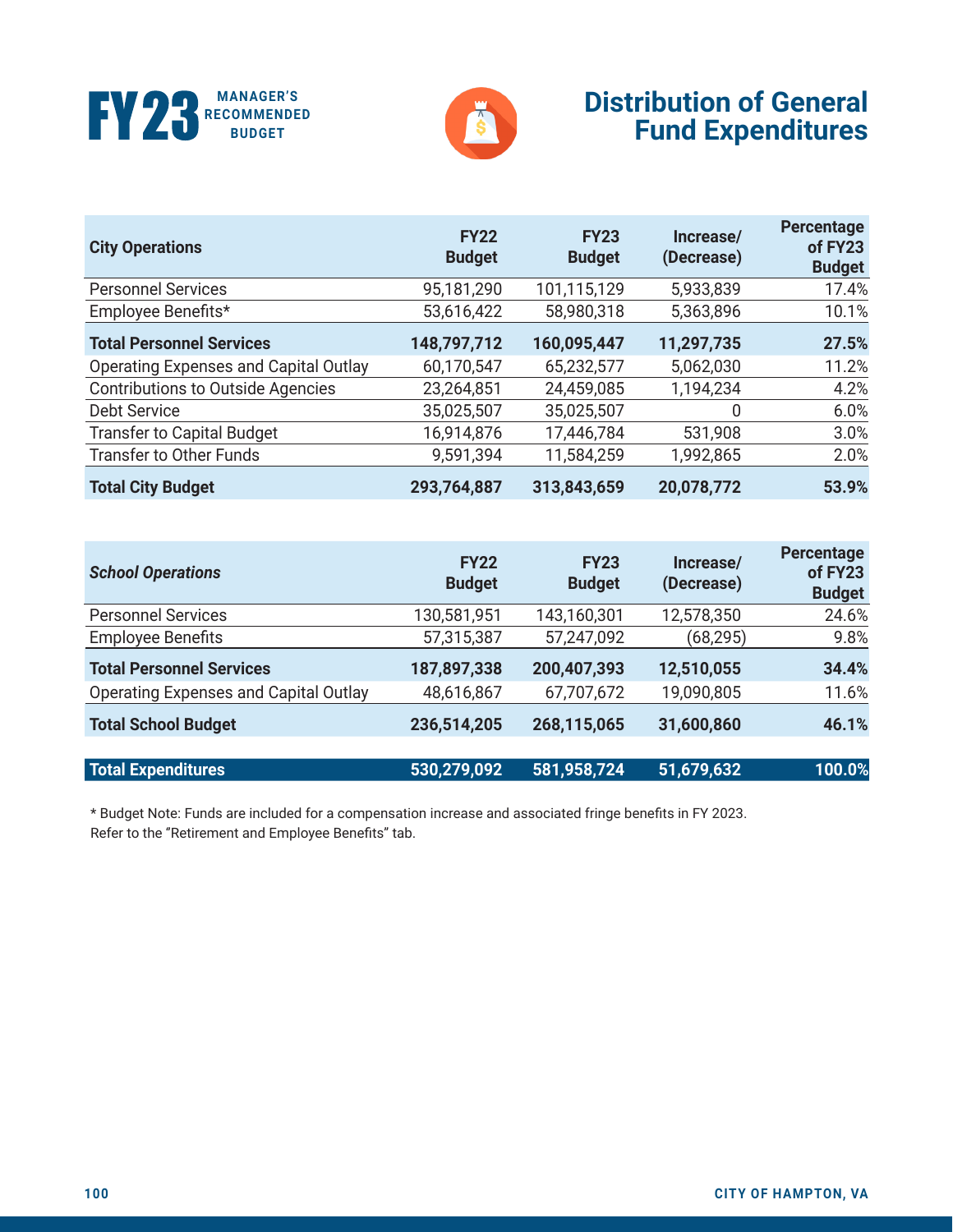



# **How One Dollar Is Spent**